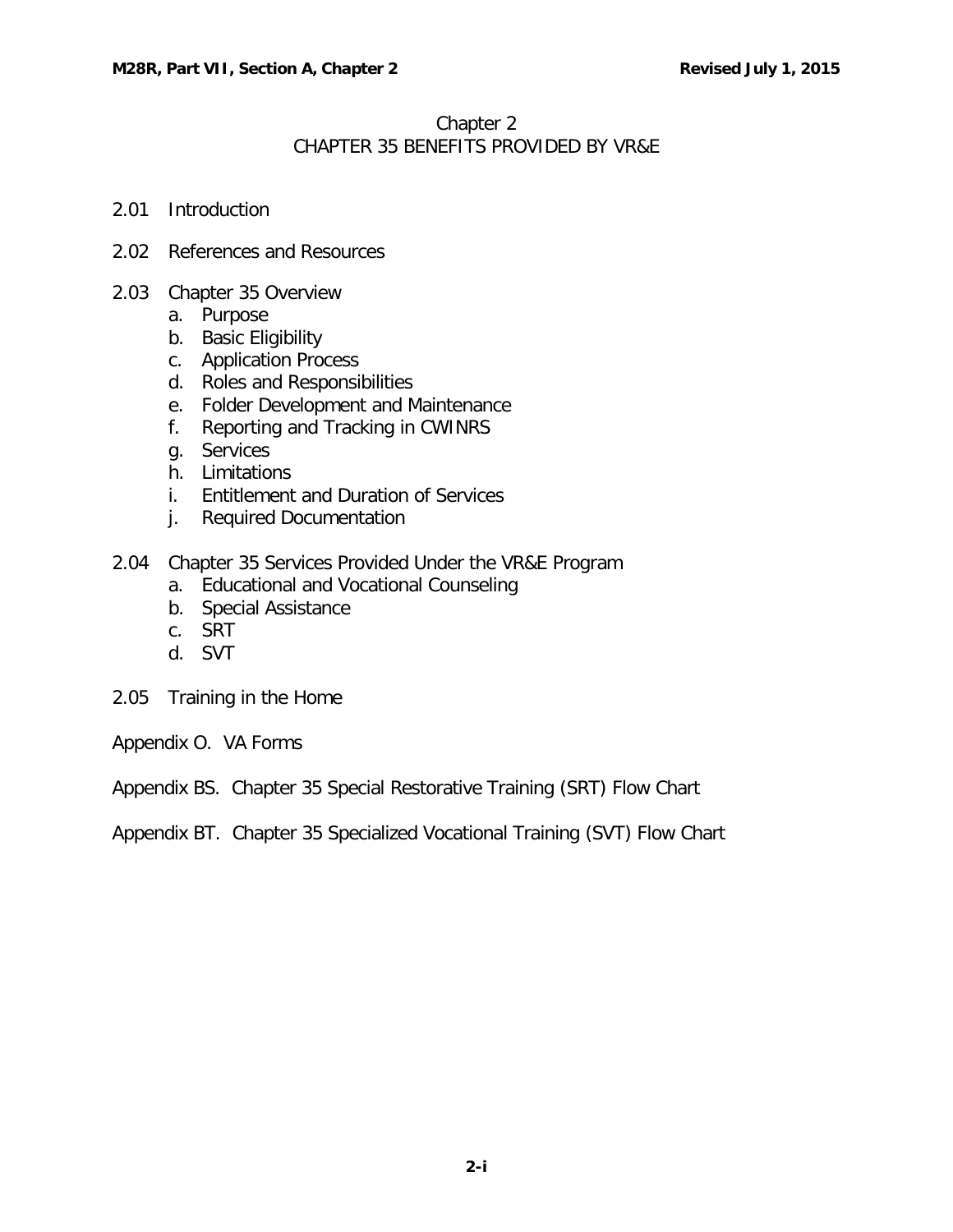#### Chapter 2 CHAPTER 35 BENEFITS PROVIDED BY VR&E

### <span id="page-1-0"></span>2.01 Introduction

This chapter describes the benefits offered under title [38 of the United](http://assembler.law.cornell.edu/uscode/html/uscode38/usc_sup_01_38_10_III_20_35.html) States [Code](http://assembler.law.cornell.edu/uscode/html/uscode38/usc_sup_01_38_10_III_20_35.html) [\(U.S.C.\)](http://assembler.law.cornell.edu/uscode/html/uscode38/usc_sup_01_38_10_III_20_35.html) Chapter 35 that provide educational assistance to Veterans' dependents, spouses and surviving spouses whose education and opportunity for self-support might be impeded because of the Veteran's service-connected permanent and total disability or death, or the Servicemember's involuntary detainment. This benefit also provides assistance to eligible individuals with a physical or mental health condition to overcome or lessen the effects of the condition and to participate in an educational program, special vocational program or other appropriate goal.

This chapter also describes services the Department of Veterans Affairs (VA) Vocational Rehabilitation and Employment (VR&E) program provides to assist individuals eligible for Chapter 35 benefits. These additional services include educational and vocational counseling, special restorative training and specialized vocational training.

<span id="page-1-1"></span>2.02 References and Resources

| Law:            | 38 U.S.C. Chapter 35                                                                                                                                                                                                                       |
|-----------------|--------------------------------------------------------------------------------------------------------------------------------------------------------------------------------------------------------------------------------------------|
| Regulations:    | 38 Code of Federal Regulations (CFR) 21.1034<br>38 CFR 21.3100<br>38 CFR 21.3104<br>38 CFR 21.3300 - 21.3307<br>38 CFR 21.3333<br>38 CFR 21.3344<br>38 CFR 21.4105<br>38 CFR 21.4232<br>38 CFR 21.4233<br>38 CFR 21.4252<br>38 CFR 21.4260 |
| Publications:   | M22-4, Part 7<br>VA Pamphlet 22-73-3<br>Records Control Schedule (RCS) VB-1, Part 1, Section 7<br><b>CWINRS User Guide, Chapter 6</b>                                                                                                      |
| VA Forms (VAF): | VAF 22-5490, Dependents' Application for VA Education<br><b>Benefits</b><br>VAF 28-0850, Checklist for Proposed Rehabilitation                                                                                                             |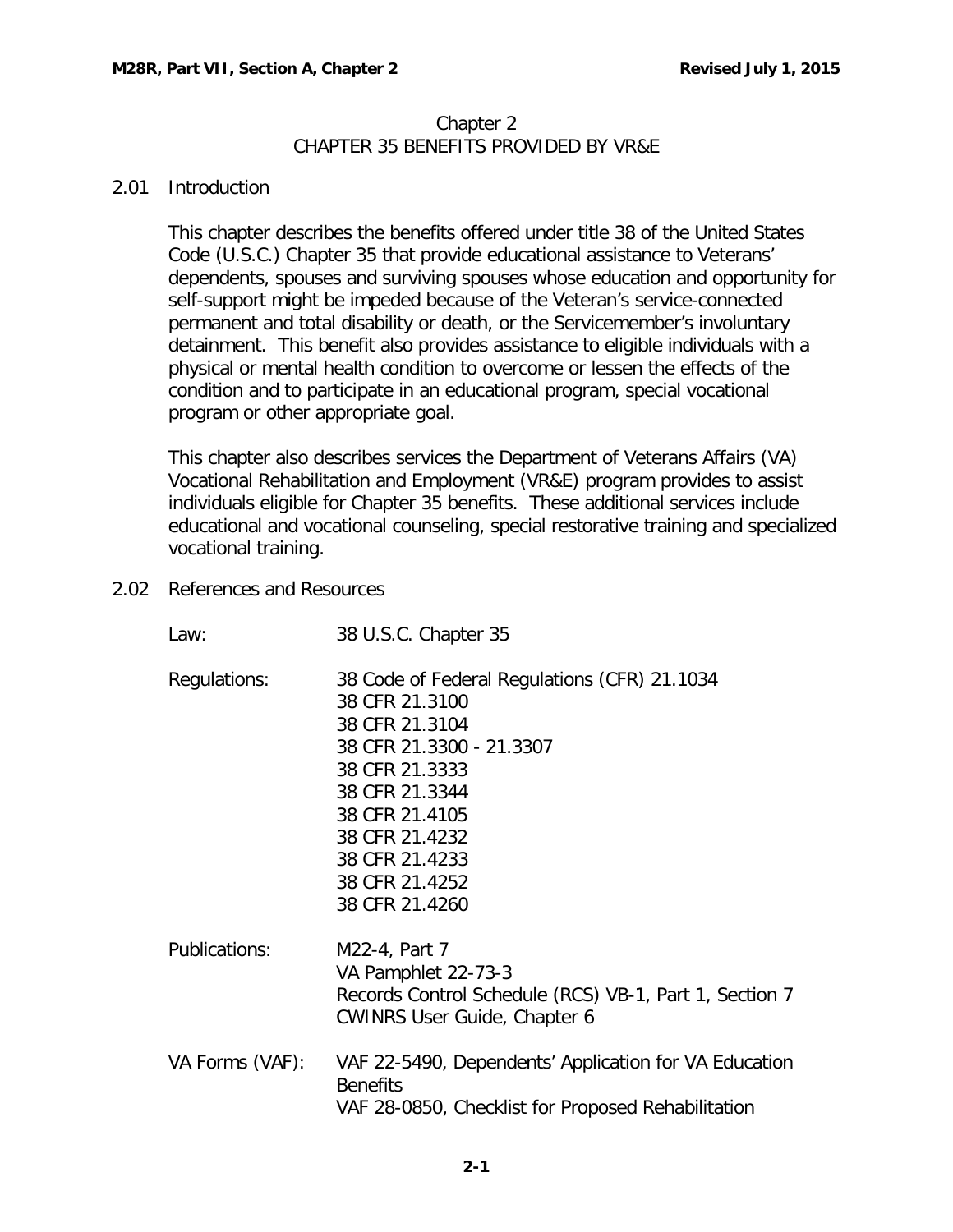|           | VAF 28-0853, Checklist for Proposed Discontinuance          |
|-----------|-------------------------------------------------------------|
|           | VAF 28-1905, Authorization and Certification of Entrance or |
|           | Reentrance into Rehabilitation and Certification of Status  |
|           | VAF 28-1905d, Special Report of Training                    |
|           | VAF 28-1902n, Counseling Record - Narrative Report          |
|           | (Supplemental)                                              |
|           | VAF 28-8832, Educational/Vocational Counseling Application  |
|           | VAF 28-8872, Rehabilitation Plan                            |
|           | VAF 4107, Your Right to Appeal Our Decision                 |
| Websites: | www.benefits.va.gov/gibill/DEA.asp                          |
|           | www.benefits.va.gov/gibill/resources/benefits_resources     |
|           | /rate_tables.asp#ch35                                       |

#### <span id="page-2-1"></span><span id="page-2-0"></span>2.03 Chapter 35 Overview

a. Purpose

The program of educational assistance under Chapter 35 can be referred to either as Survivors' and Dependents' Educational Assistance or as Dependents' Educational Assistance (DEA). It is designed to provide education benefits to the dependent or surviving spouse, or child of a Veteran who meets specific requirements, which are outlined in this chapter.

## <span id="page-2-2"></span>b. Basic Eligibility

Eligible individuals under Chapter 35 are Veterans' and Servicemembers' dependents, spouses and surviving spouses who have been found eligible by the Regional Processing Office (RPO) because of one of the following:

- The Veteran's death was caused by the service-connected disability.
- The Veteran is rated for total and permanent service-connected disability.
- The Servicemember is Missing in Action (MIA).
- The Servicemember is captured in the line of duty.
- The Servicemember is forcibly detained for longer than 90 days.

Refer to M22-4, Part 7, Chapter 1 for additional information on eligibility for DEA, and how eligibility is determined by the RPO.

<span id="page-2-3"></span>c. Application Process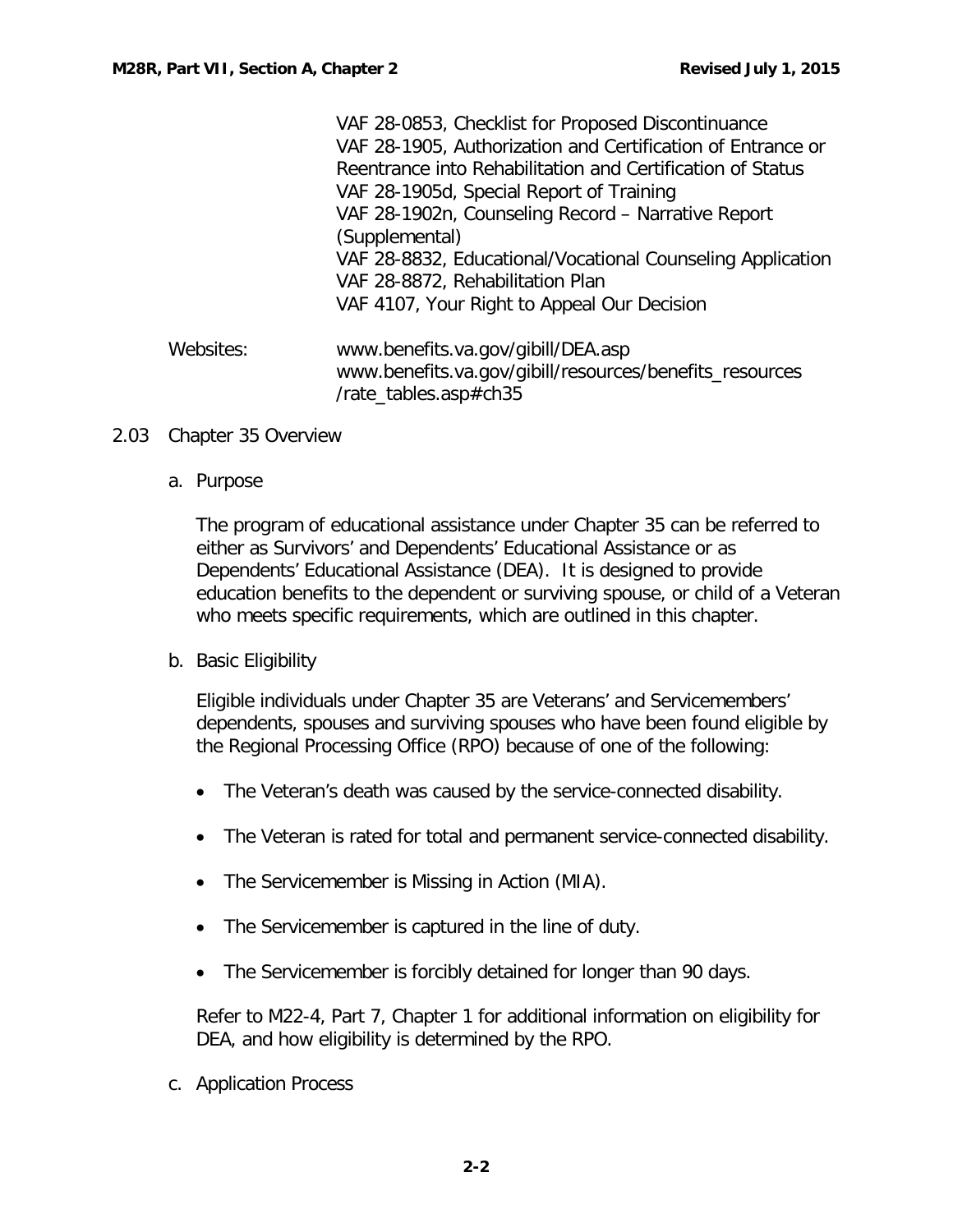To apply for Chapter 35 DEA, the individual must complete VAF 22-5490, Dependents' Application for VA Education Benefits, and forward to the nearest RPO for VA Education benefits. The individual may request to receive educational and vocational counseling to assist with utilizing Chapter 35 DEA benefits by filing a separate VAF 28-8832, Educational/Vocational Counseling Application. See Appendix O, VA Forms, for information on how to access this form, as well as all forms referenced in this chapter. Counseling is required under 38 CFR 21.3100 when the eligible individual has a disability and may require special restorative training (SRT) or special vocational training (SVT). Additional information is available in VA Pamphlet 22-73-3, published at www.benefits.va.gov/gibill/DEA.asp

The RPO receives and processes Chapter 35 applications, verifies the individual's eligibility, and forwards the application to the VR&E division of jurisdiction when counseling services are requested or required.

- <span id="page-3-0"></span>d. Roles and Responsibilities
	- 1. Applicant
		- Submitting a signed application.
		- Providing information and supporting evidence needed to establish eligibility and entitlement.
	- 2. RPO
		- Receiving and processing Chapter 35 applications.
		- Determining applicant's eligibility for Chapter 35 benefits.
		- Determining whether remaining entitlement exists.
		- Forwarding the counseling request to the VR&E office of jurisdiction if counseling is required, has been requested, or the applicant has a disability.
		- Authorizing Chapter 35 services.
		- Authorizing payment and entitlement charges.
	- 3. VR&E Division

The VR&E Officer (VREO) or designated employee in the VR&E Division is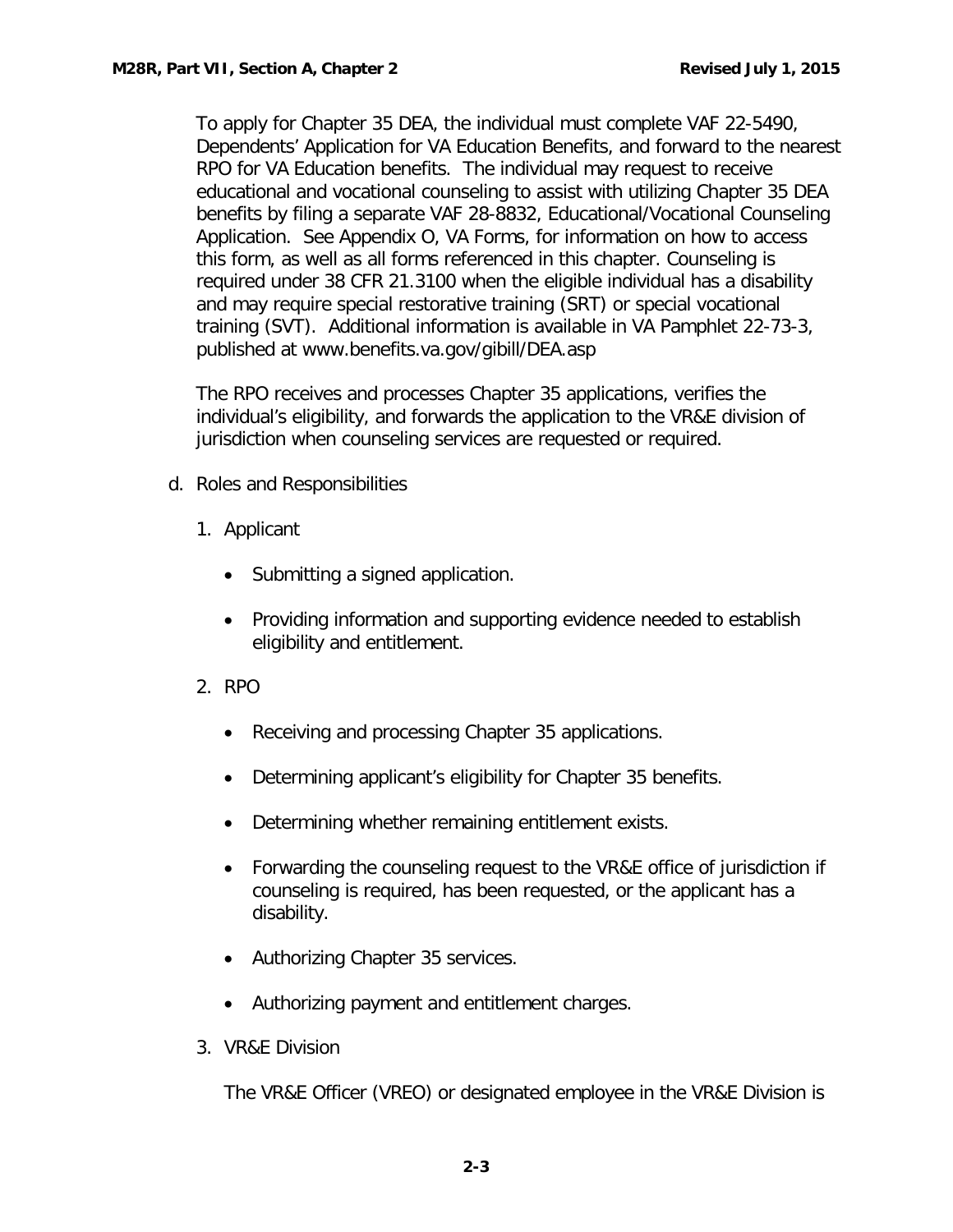responsible for:

- Processing applications for Chapter 35 services once received from the RPO.
- Creating the blue DEA folder with information on eligibility, entitlement, and the type of Chapter 35 services required or requested.
- Creating the electronic record in Corporate WINRS (CWINRS).
- Assigning the case to a Vocational Rehabilitation Counselor (VRC) for provision of services.
- Processing beneficiary travel to and from the place of counseling for an eligible individual who is required to receive counseling. Note: travel will not be paid when counseling is not required, but is provided as a result of a voluntary request by the eligible person. See M28R.V.B.6 for additional guidance on processing beneficiary travel.
- Note: Although the VR&E Division must approve the dependent's training program, the RPO is responsible for paying the DEA award; VR&E has no authority to pay Chapter 35 DEA awards.
- 4. VRC
	- The VRC must develop and approve the plan of services.
	- Determining needs and feasibility for Special Restorative Training (SRT), Specialized Vocational Training (SVT), special assistance or educational and vocational counseling.
	- Consulting with the Vocational Rehabilitation Panel (VRP) or medical specialists at the VA Medical Center (VAMC) to determine the need and feasibility for SRT and SVT.
	- Providing comprehensive rehabilitation, educational and vocational counseling, evaluation services, plan development, redevelopment and implementation, and case support as needed during the eligible individual's training program.
	- Notifying the RPO of the results of required counseling and providing requested documentation.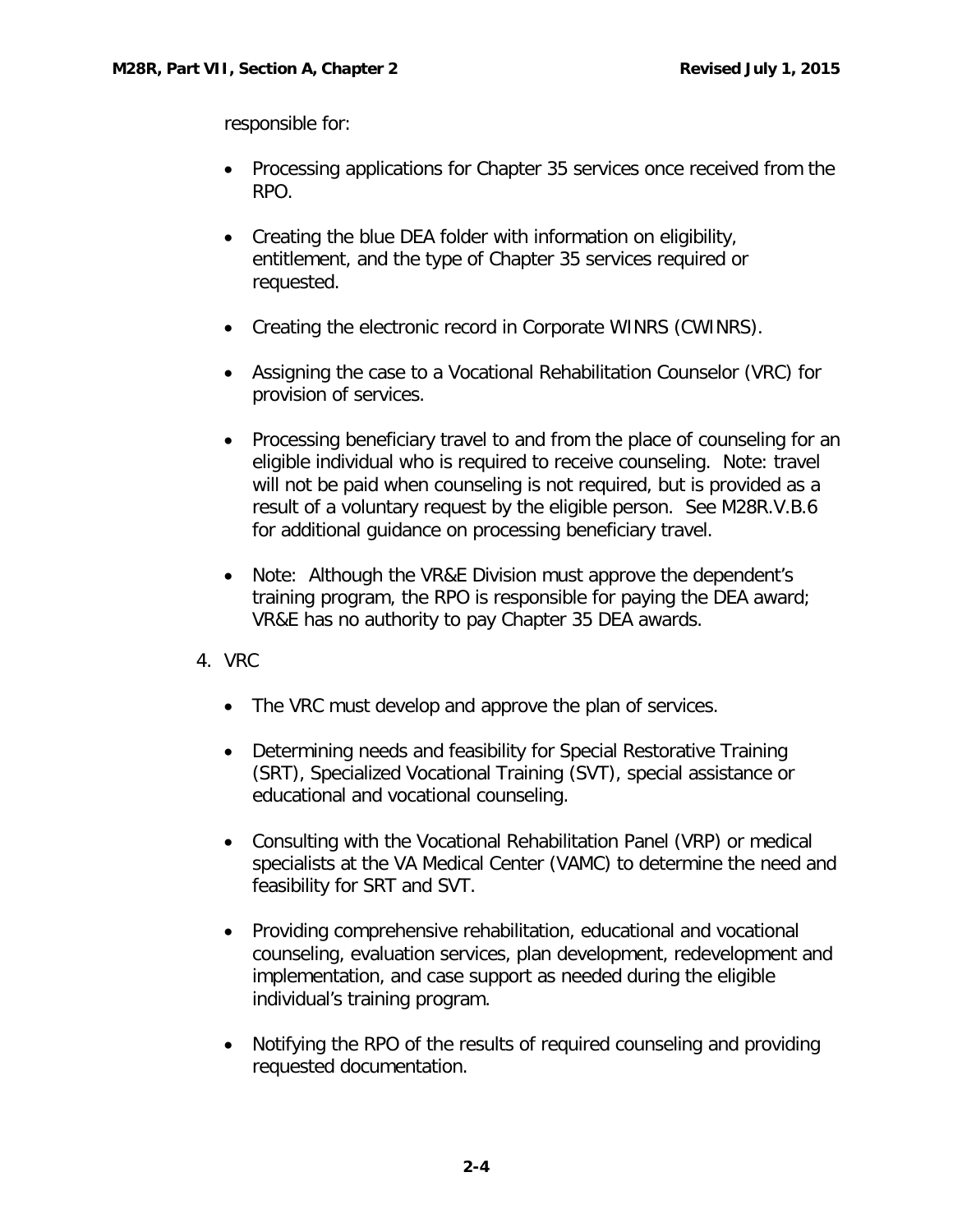- Evaluation in special educational or rehabilitation facilities. When it is difficult to evaluate the potential of an eligible person who, because of intellectual disabilities, emotional problems or other reasons, has been unable to function in a regular school setting, the VRC may have to arrange for evaluation in special education or rehabilitation facility to determine whether the individual is able to undertake a program of education, training, SRT or SVT. As in other SRT or SVT cases, the VRC must refer the case through the VREO to the VRP for its assistance in the evaluation and planning process (38 CFR 21.3300, 21.3301 and 21.4105).
- 5. Director, VR&E Service
	- The Director of VR&E Service must give prior approval for a plan for SRT exceeding 12 months and a plan for SVT exceeding 45 months.
- 6. Vocational Rehabilitation Panel

The VRC must consult with the VRP when determining the need for and feasibility of SRT, SVT or special assistance services. After consulting with the panel and considering the panel's report of its findings and recommendations, the VRC must determine whether the eligible individual with disability(ies) needs a program of SRT, SVT or special assistance and whether this training or special assistance is currently reasonably feasible.

When an eligible child completes or discontinues a program of SRT without having selected an objective and a program of education or other training, the VRC, in consultation with the guardian or parent of the child, must provide additional counseling and planning services to assist the child in selecting a suitable objective and program. The VRC must consider and use the services of the VRP as needed in the planning of training and education program that is compatible with the functional limitations of the eligible individual and that is adapted to his/her needs and abilities.

<span id="page-5-0"></span>e. Folder Development and Maintenance

The DEA folder must be identified along the upper left trailing edge with the eligible individual's name and file number. Each DEA folder must be clearly identified as Chapter 35 DEA immediately to the left of the qualified individual's name.

Maintenance, to include filing procedures, handling, storage and destruction, of Chapter 35 DEA folders is comparable to the maintenance of a Chapter 31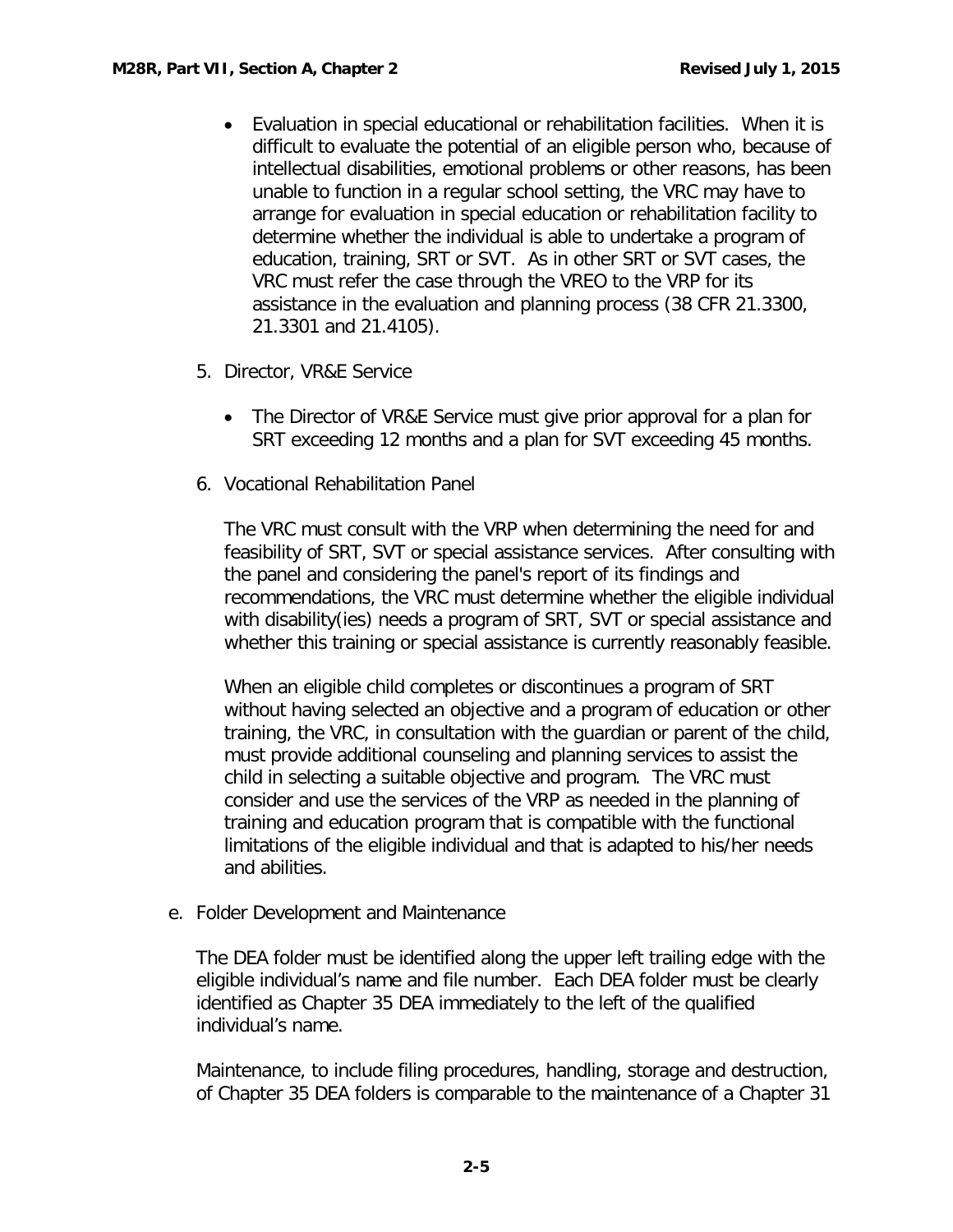Counseling/Evaluation/Rehabilitation (CER) folder outlined in M28R.II.A.2.

<span id="page-6-0"></span>f. Reporting and Tracking in CWINRS

CWINRS is the primary reporting and tracking system used for Chapter 35 cases. As a result, VR&E must rely upon CWINRS structure to monitor Chapter 35 cases. This is especially important when tracking rehabilitation determinations since these determinations are not automatically included in reports available through the Benefits Delivery Network (BDN). An electronic case record for the eligible individual must be manually created in CWINRS by using the "Create Folder" function and selecting the appropriate payee code for Chapter 35 benefits. After choosing a Chapter 35 case, CWINRS will require entry of both the Veteran's information and the eligible dependent's information. The case will be created in Applicant (APP) status. Refer to Chapter 6 of the CWINRS User Guide for additional details on manual case creation.

<span id="page-6-1"></span>g. Services

An eligible individual under Chapter 35 may qualify for specific types of services provided by VR&E. These services include:

- Educational and Vocational Counseling
- Special Assistance
- Special Restorative Training
- Specializes Vocational Training
- <span id="page-6-2"></span>h. Limitations

Since Chapter 35 is an education benefit, VR&E may not provide programs consisting solely of Independent Living (IL) services to an eligible individual under Chapter 35. In addition, eligible individuals may not use Chapter 35 benefits for the following courses:

- Bartending.
- Non-accredited independent study courses.
- Any course given by radio.
- Self-improvement courses, such as personality development courses,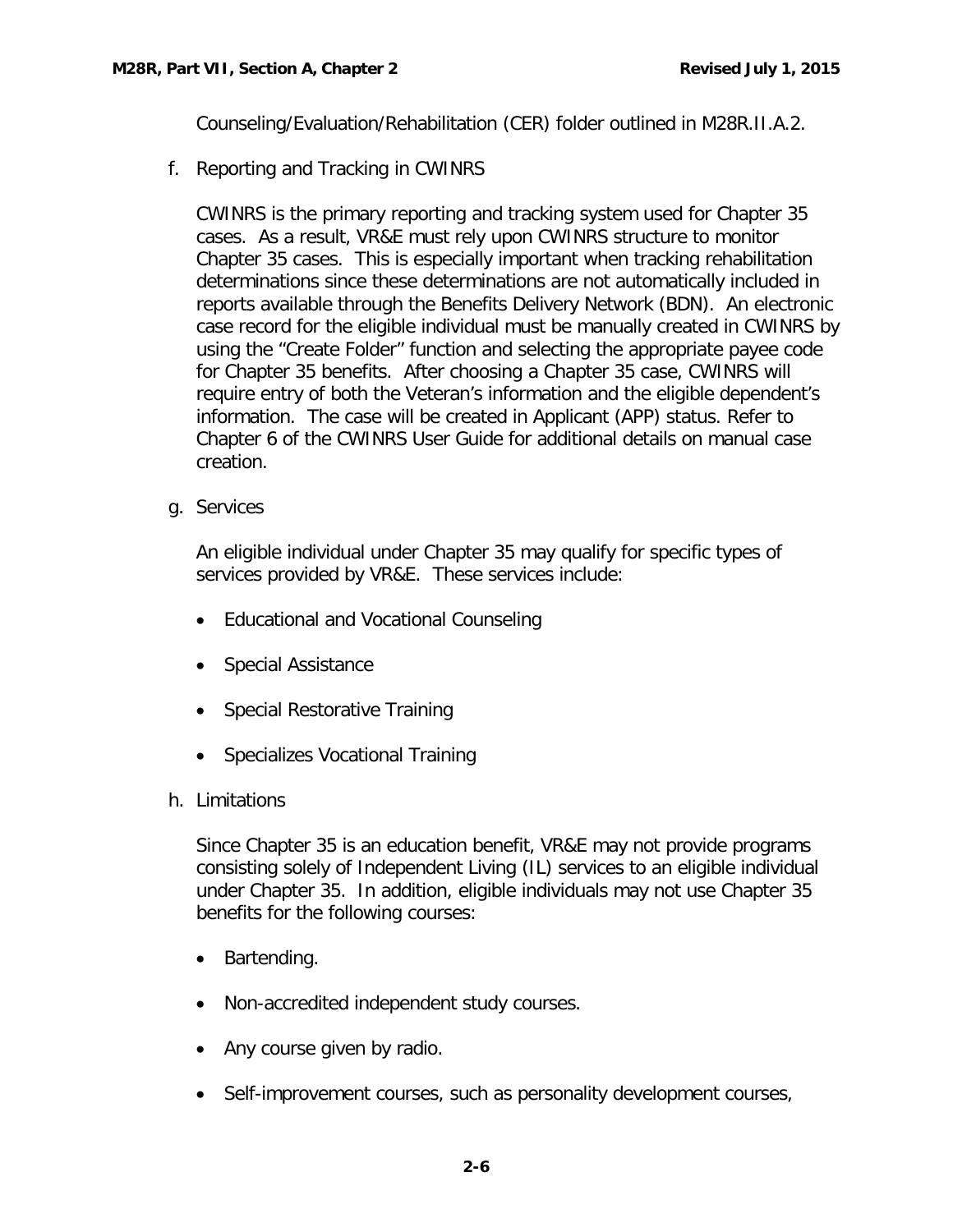reading, speaking, woodworking, basic seamanship, and English as a second language.

- Any course that is avocational or recreational in character.
- Audited courses.
- Foreign courses, unless the course is being offered in the Philippines or is approved under 38 CFR 21.4260.
- Courses that do not lead to an educational, professional, or vocational objective.
- Courses that the individual has taken before and successfully completed.
- Courses taken under the Government Employees' Training Act, if the individual is a Federal government employee.
- A program at a proprietary school if the individual is an owner or official of the school.
- Courses taken while the individual is receiving benefits for the same program from the Office of Workers' Compensation programs.

Refer to 38 CFR 21.3130, 38 CFR 21.4233(c), 38 CFR 21.4252, and 38 CFR 21.4260 for additional information on restricted courses.

<span id="page-7-0"></span>i. Entitlement and Duration of Services

The total entitlement to educational benefits for those having eligibility under two or more VA education programs may not exceed 48 months.

- 1. Months of Entitlement
	- (a) Eligible Child

An eligible child may receive a maximum of 45 months of DEA or the equivalent in part-time training. Entitlement may not be extended except when a program of SRT exceeding 45 months is authorized for an additional period of time needed to complete the training. See 38 CFR 21.3300(d) and M22-4, Part 7, Chapter 4.05, Special Restorative Training Award for additional information.

Note: If a child qualifies for Chapter 35 benefits based on the service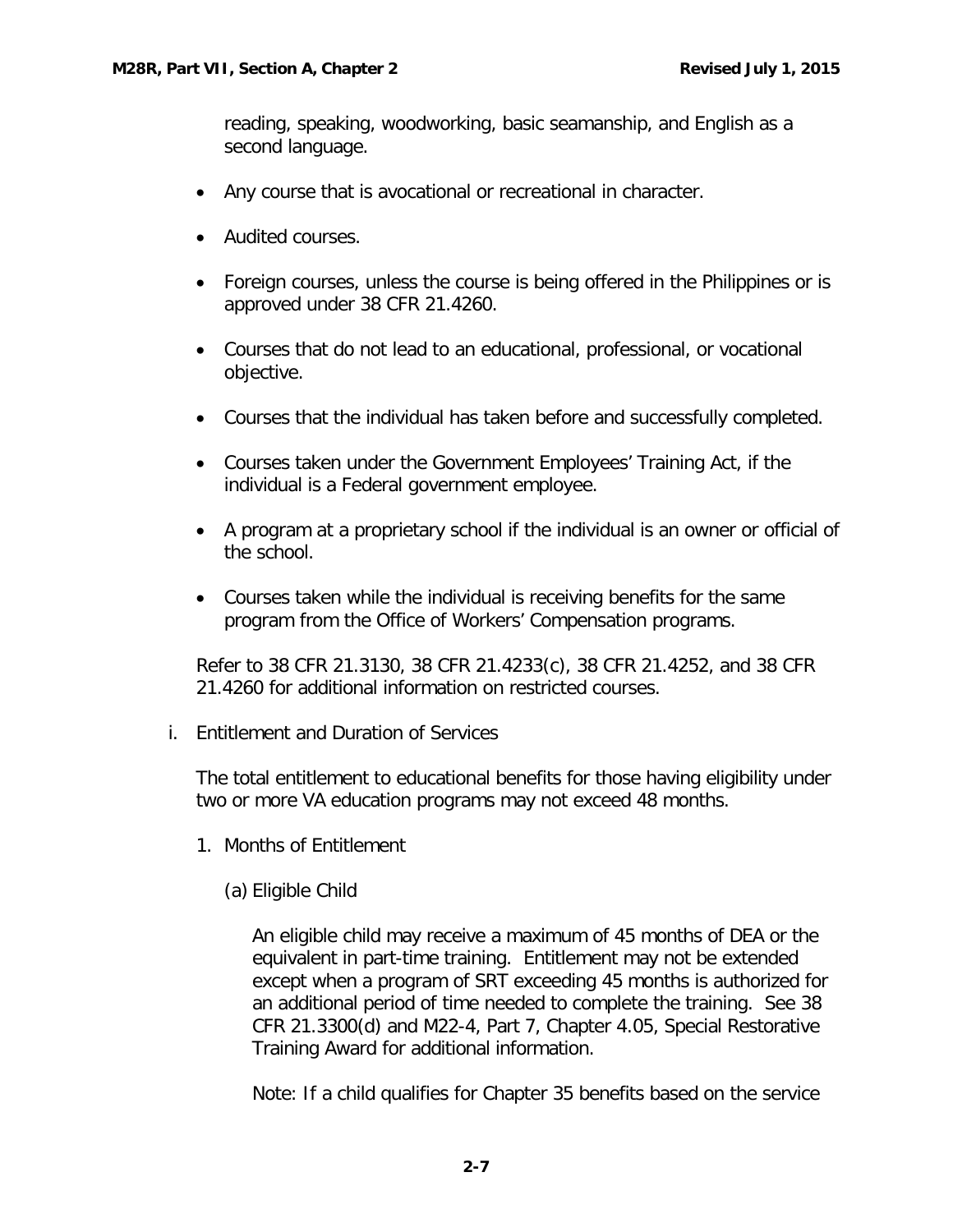of two parents (i.e., death of both parents), the child still only qualifies for a total of 45 months. However, if the child claimed both Veterans, he/she would qualify for payment at twice the full-time rate monthly, but the child would receive only 22 ½ months of entitlement from each parent.

(b) Eligible Spouse

An eligible spouse or a surviving spouse is entitled to 45 months of DEA entitlement or the equivalent in part-time training. Entitlement may not be extended.

- 2. Entitlement Charges
	- (a) Institutional Training

For institutional training, VA will charge a full day of entitlement for each day paid at the full-time rate. If the claimant enrolls at less than full-time, VA will reduce the entitlement charge proportionately. If the claimant enrolls at less than half time, VA will charge entitlement at one-quarter the full-time rate.

(b) Apprenticeship and On-the-Job Training

For apprenticeship and other on-the-job training, VA will charge a full day of entitlement for each day of training, except that if the claimant works fewer than 120 hours per month, both the entitlement charge and the benefits paid will be reduced proportionately.

(c) Correspondence Training

For correspondence training, VA will charge one month of entitlement for a benefit amount equal to the monthly rate for full-time institutional training.

(d) Secondary-Level Training

For secondary-level training (including non-credit refresher, deficiency and remedial training), VA will charge no entitlement for the first five months of full-time training. After five months of such training, VA will charge entitlement on the same basis as institutional training.

(e) Overpayments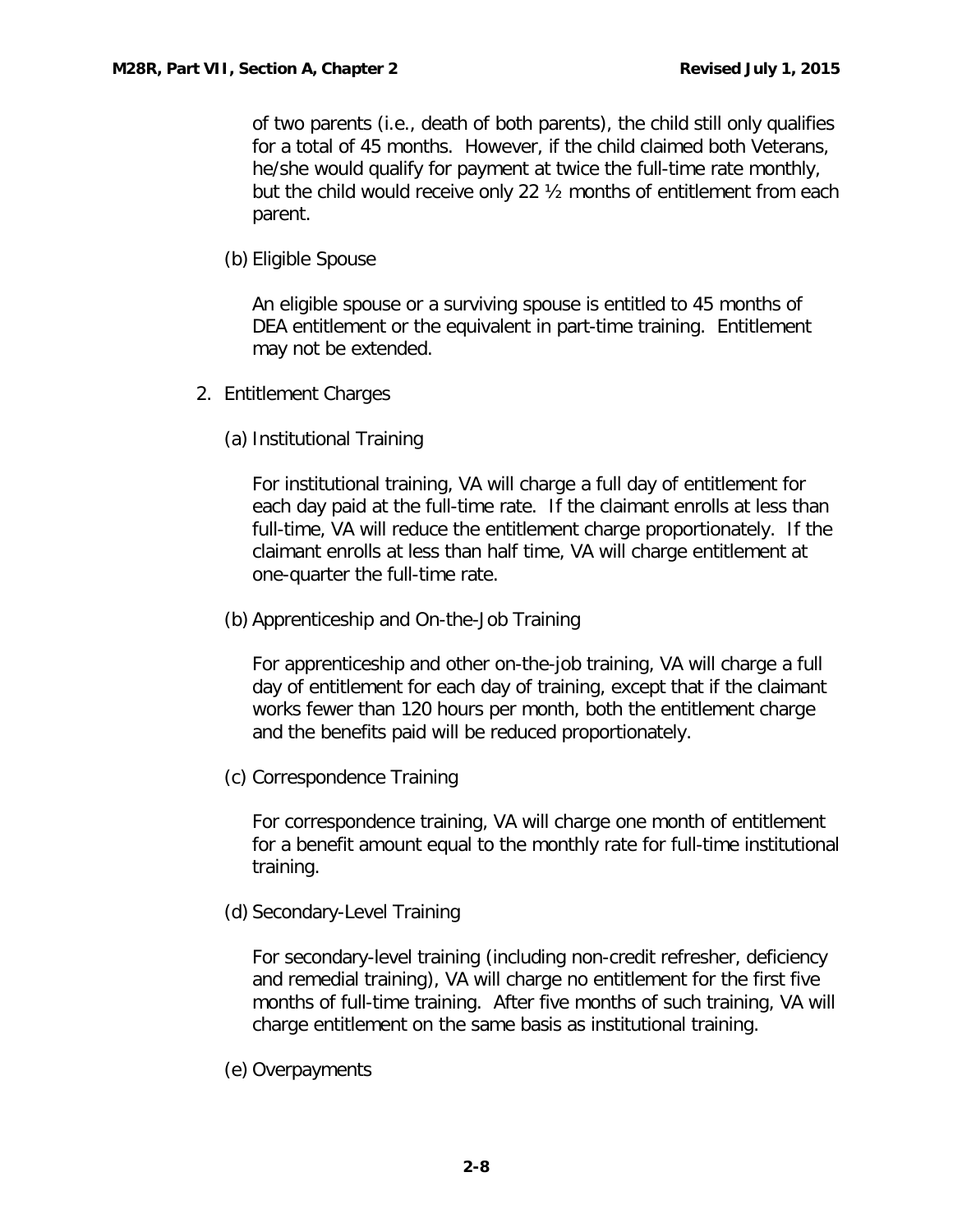For certain overpayment cases in which the debt is written off, VA will charge entitlement.

3. Entitlement Not Charged

Eligible individuals under Chapter 35 may receive certain secondary level training without charge to entitlement as described below:

(a) High School Training

Benefits are payable at the applicable institutional rate for training in a program to receive a high school diploma or equivalency certificate to eligible Chapter 35 recipients who have not previously received such a diploma or certificate.

(b) Deficiency and Remedial Training

Benefits are payable for training in deficiency and remedial courses which are necessary to qualify for admission to an educational institution or educational program. The institution providing the training must properly certify these courses.

(c) Refresher Training

Benefits are payable to an eligible Chapter 35 recipient for refresher training only at the elementary or secondary level to review or update material previously covered in a course that has been satisfactorily completed. There is no limit on the amount of refresher training an individual may receive as long as the claimant properly establishes the need for such training.

(d) Tutorial Assistance

There is no entitlement charge for tutorial assistance.

4. Award Processing and Entitlement Computations

Although the VR&E Division must approve the dependent's training program, the RPO is responsible for paying the DEA award. VR&E has no authority to pay Chapter 35 DEA awards. The following information is provided as a resource to allow the VRC to assist the Chapter 35 participant in resolving questions regarding award payments and entitlement computations during case management.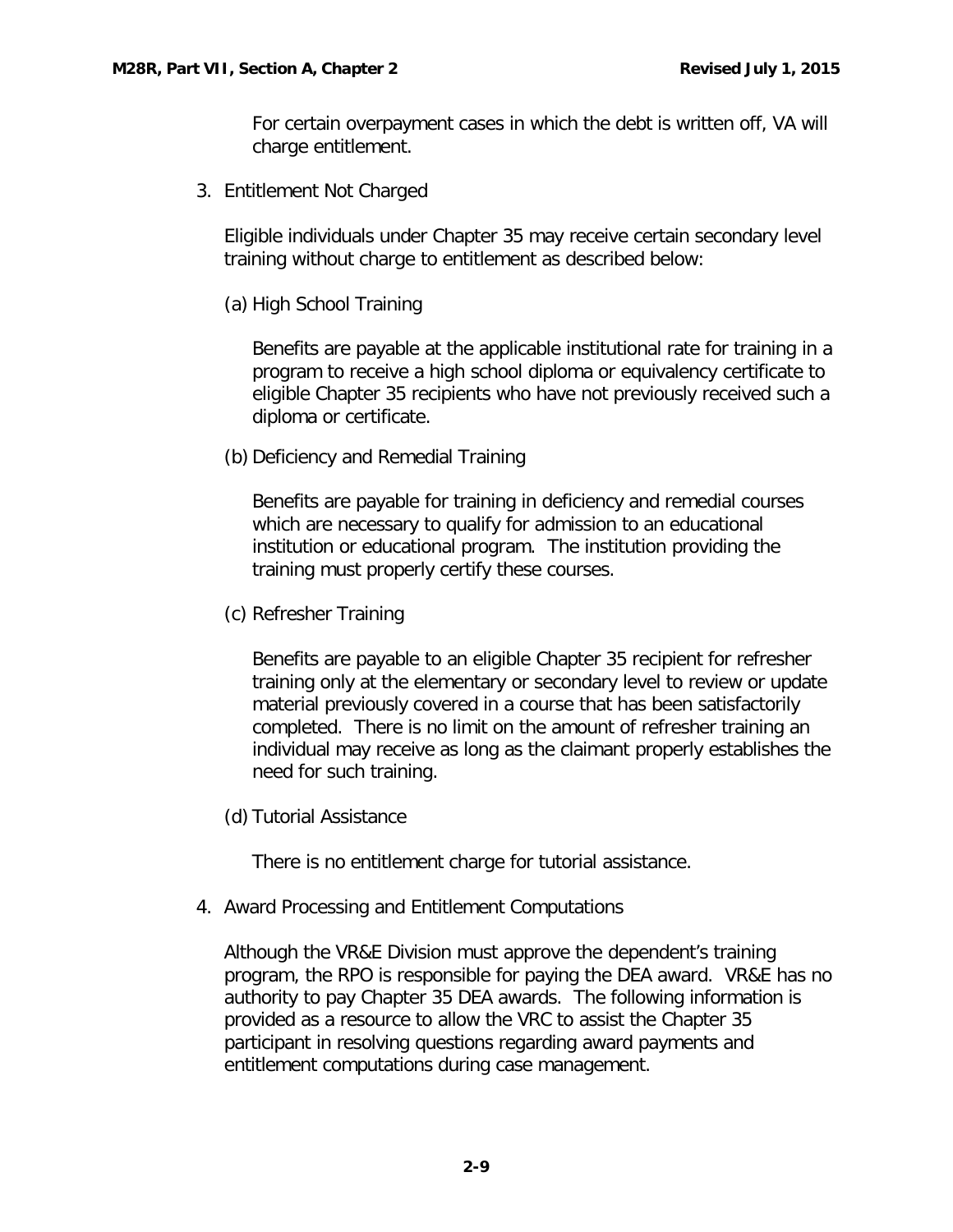For information on Chapter 35 and SRT award processing and entitlement computations, refer to M22-4, Part 7, Chapter 4, Award Processing and Other Authorization Issues. See www.benefits.va.gov/gibill/resources /benefits\_resources/rate\_tables.asp#ch35 for DEA rate tables

- <span id="page-10-0"></span>j. Required Documentation
	- 1. VA Form 22-5490

VA Form 22-5490 serves as an official request for Chapter 35 benefits.

2. VA Form 28-8832

VA Form 28-8832 serves as an official request for counseling.

3. VA Form 28-1902n and CWINRS Notes

The VRC must use VAF 28-1902n or CWINRS notes to document information developed during determination of need and feasibility for SRT or SVT, certification for remedial math and English, counseling for plan development or redevelopment, results of vocational evaluation, and exploration of educational and vocational options.

4. VA Form 28-1905d and CWINRS Notes

The VRC must use VAF 28-1902n or CWINRS notes to document information regarding a change in training and provide a narrative format for reporting the content and outcome of case management.

5. VA Form 28-8872

VA Form 28-8872 outlines the specifics of the eligible individual's plan, including the program goal, timeframe for program completion, objectives, services to be provided, evaluation criteria, evaluation procedure and evaluation schedule. VAF 28-8872 must be used for individuals needing either SRT or SVT.

- <span id="page-10-2"></span><span id="page-10-1"></span>2.04 Chapter 35 Services Provided Under the VR&E Program
	- a. Educational and Vocational Counseling
		- 1. Purpose and Scope of Services

The purpose of Chapter 35 educational and vocational counseling is to assist an eligible individual to select an educational or employment goal,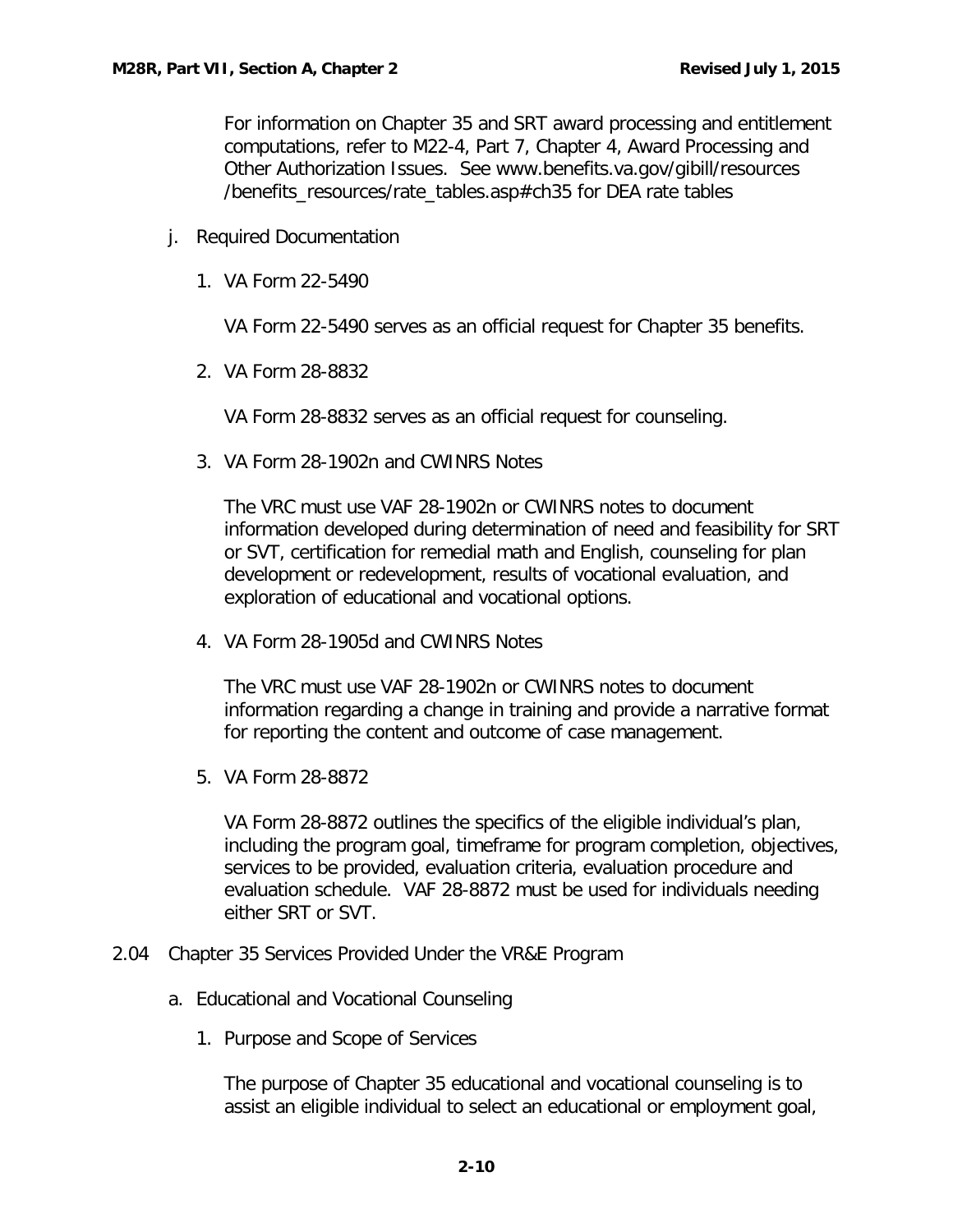develop an educational program, select a training facility, and address any personal problems that may interfere with training or employment.

Educational and vocational counseling is provided after:

- Eligibility for Chapter 35 has been established by the RPO.
- The eligible individual requests services.
- The DEA folder has been received in the VR&E Division.

A VRC or contract counselor may be assigned responsibility for providing Chapter 35 educational and vocational counseling.

2. Eligible Participant

This includes any dependent, spouse or surviving spouse who has been determined eligible by the RPO for Chapter 35 who requires counseling, requests counseling, or has a disability.

If a Chapter 35-eligible individual is also eligible for other Veterans Affairs (VA) benefits, the VRC is responsible for informing the eligible individual about the other program(s), or referring the eligible individual to the appropriate VA department for more information.

3. Scheduling Educational and Vocational Counseling

A VRC schedules the eligible individual for educational and vocational counseling. This is the only Chapter 35 service provided to eligible individuals who do not have a disability. Beneficiary travel may be paid for travel to and from counseling appointments.

4. Phases for Educational and Vocational Counseling Services

(a) Vocational Interview

The vocational interview allows for information gathering (recent history and other background information) and individual counseling to obtain and record history and background information. It is completed during the initial appointment.

(b) Vocational Evaluation

The purpose of the vocational evaluation is to administer interest,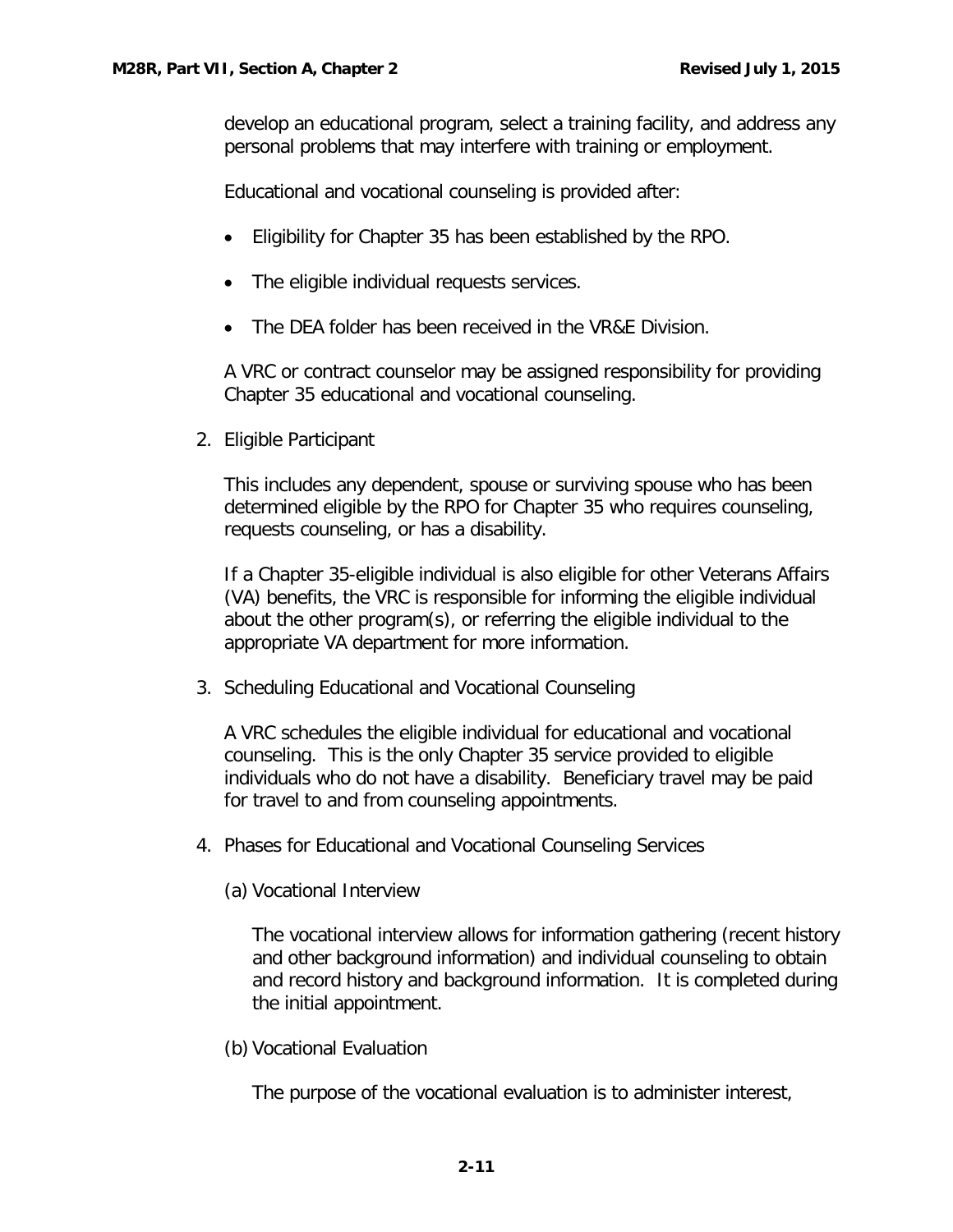aptitude, ability and temperament tests to assist with vocational/educational exploration. It is completed after the initial vocational interview.

(c) Vocational Counseling and Exploration

The purpose of vocational counseling and exploration is to explain test results, explore potential objectives and facilitate development of an education or employment program that includes the potential need for special assistance or training. It is completed after the vocational interview and vocational evaluation.

(d) Personal Adjustment Counseling

Personal adjustment counseling provides brief counseling to address personal problems that may interfere with the program of education or employment goal. It is provided during the vocational counseling and exploration process.

(e) Services

The eligible individual must be provided with services necessary to perform the following actions:

- Select an educational or employment goal.
- Develop an educational program.
- Select a training facility.
- Address personal problems that may interfere with the educational program.
- (f) Documenting Educational and Vocational Counseling

The VRC must document the Chapter 35 educational and vocational counseling in a written narrative that addresses evaluation and planning activities on VAF 28-1902n or in a CWINRS case note. In addition, the VRC must provide the individual with a copy of the vocational assessment summary and plan of action, documented on VAF 28-8606, Notes from Counseling and Next Steps. See M28R.VII.A.1 for guidance on completing the educational and vocational assessment and plan of action.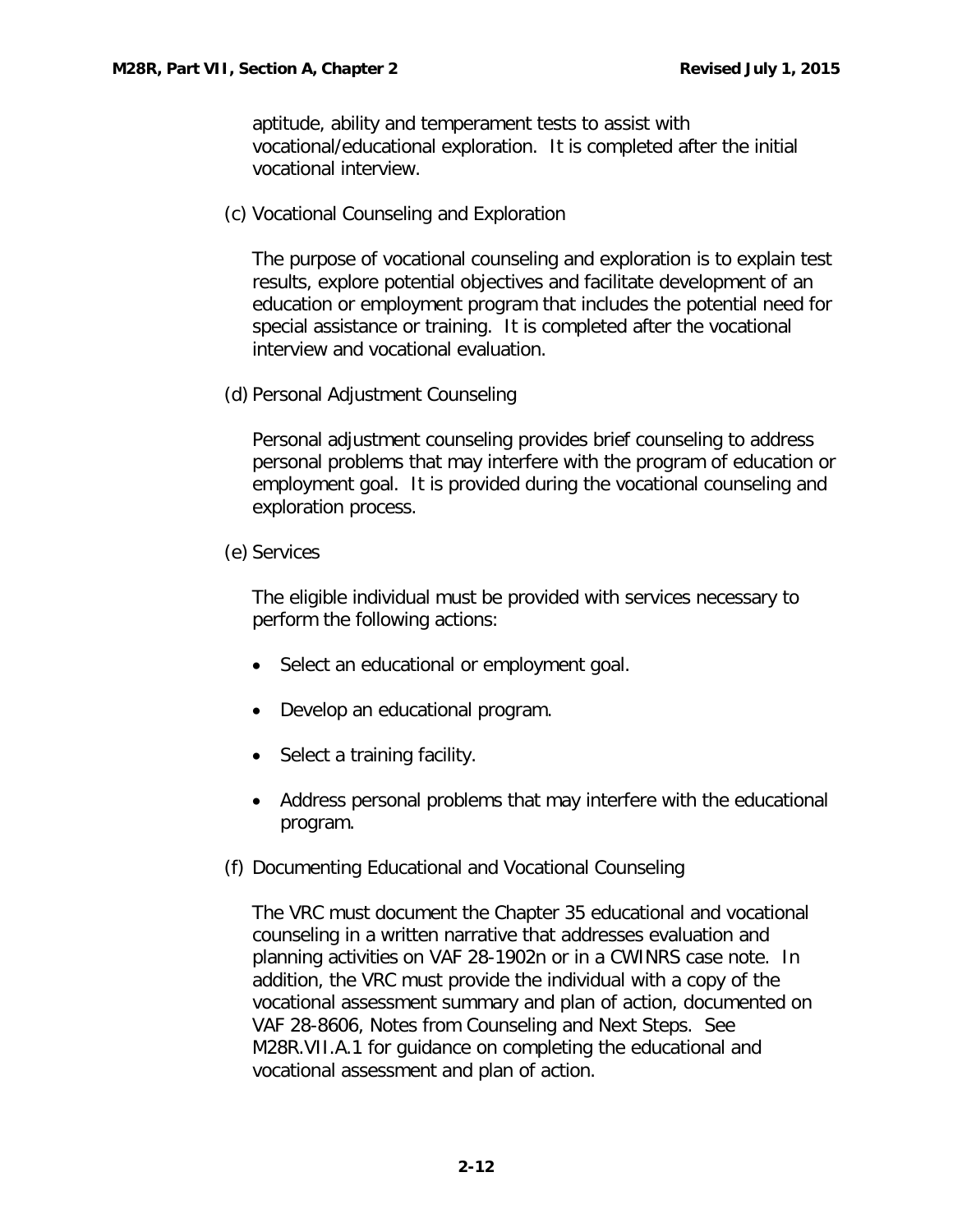(g) CWINRS Case Actions

If the eligible individual requests only educational and vocational counseling, or does not have a disability, the case will remain in APP status during the provision of educational and vocational counseling services. Once the requested educational and vocational counseling services have been provided, the VRC will move the case from APP to either Completed with Counseling or Closed without Counseling, similar to the case status movements under Chapter 36. See M28R.VII.A.1 for additional information on case closure following a request for educational/vocational counseling.

- <span id="page-13-0"></span>b. Special Assistance
	- 1. Purpose and Scope of Services

A program of special assistance is provided to assist the eligible Chapter 35 individual who is considered to be educationally disadvantaged under 38 CFR 21.3344, even if he/she does not need SRT or SVT. The eligible individual may only receive this assistance when a VRC determines that he/she:

- Has not received a secondary school diploma or equivalency certificate.
- Needs additional secondary school education, remedial, refresher, or deficiency courses, to qualify for admission to an appropriate educational institution in a State in order to pursue a program of education.
- Is to pursue the course or courses in a State.

This program provides up to five months of secondary school, remedial, refresher or preparatory courses without charge to entitlement.

For training, a VRC can only certify the need for remedial courses in basic English and math for enrollment in courses such as basic reading, writing, speaking or essential mathematics.

An educational institution may also certify the individual's need for remedial courses in basic English and math. The certifying educational institution must be the facility in which the eligible individual attends training or is seeking admission.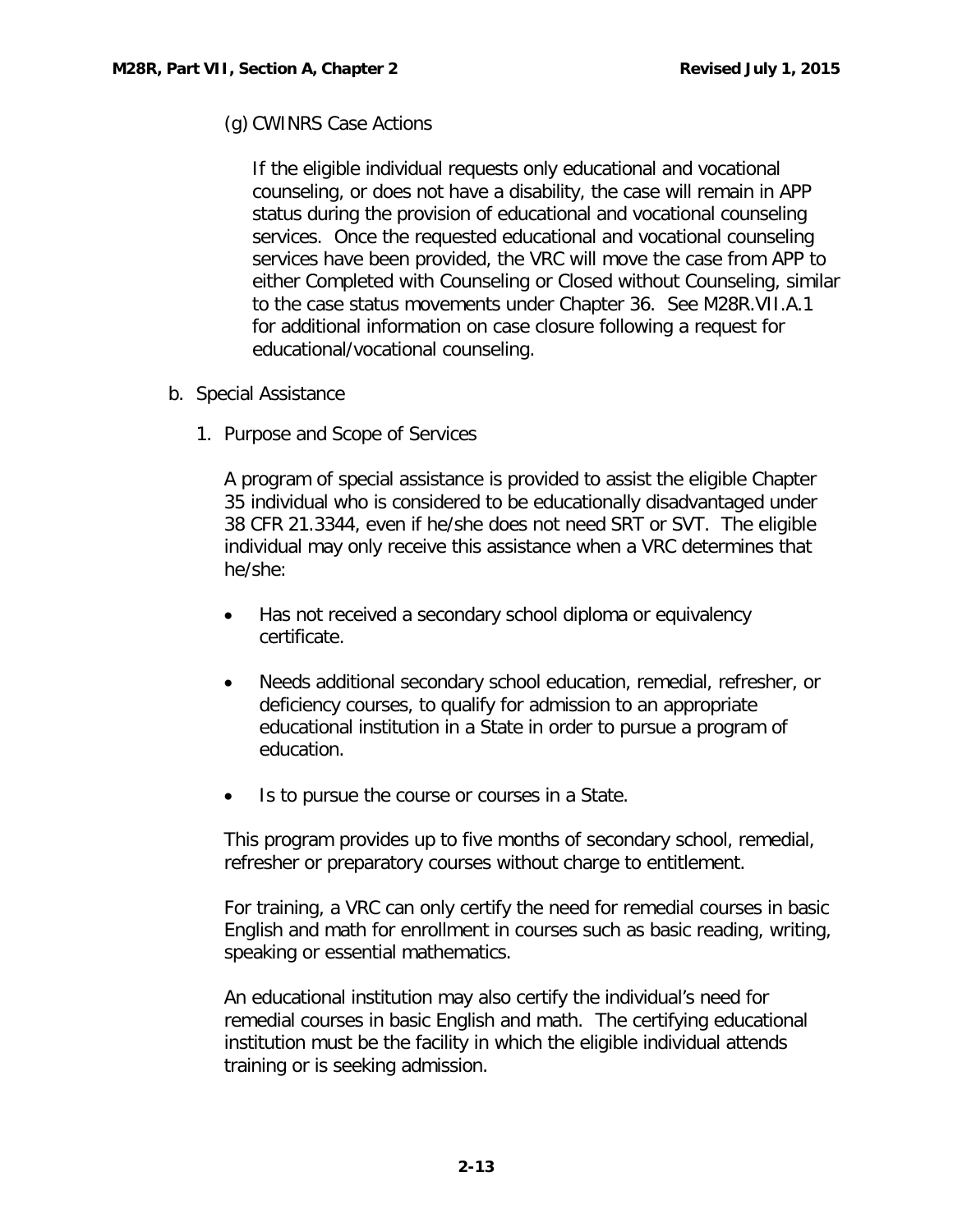2. Eligible Participant

This refers to an individual who is eligible for Chapter 35 and who is above the age for compulsory education, has not completed a high school diploma or has been certified to require remedial, refresher or preparatory course(s) to enroll in an educational program.

3. Limitations of Chapter 35 Special Assistance

This special assistance is limited solely to secondary school courses for eligible individuals who have not received a secondary school diploma.

4. Scheduling Educational and Vocational Counseling

A VRC or contract counselor schedules the participant for educational and vocational counseling. If academic deficiencies are identified, the VRC must explore the need for additional secondary school education, remedial, refresher or deficiency courses to qualify for admission to an appropriate educational institution.

5. Services

The VRC must certify and document the need for special assistance and send the certification to the RPO. The RPO then authorizes the monthly educational assistance at the rates specified in 38 CFR 21.3131, computes the charges against entitlement, and grants up to five months of educational assistance to the eligible individual without charge to entitlement, if the training is certified as necessary special assistance. After five months of such training, VA will charge entitlement on the same basis as institutional training.

6. Documenting Special Assistance

The VRC must document the need for Chapter 35 special assistance by writing the narrative for the evaluation and outcome on VAF 28-1902n or in a CWINRS case note. The VRC must meet the evaluation and planning documentation standards in the same manner as for Chapter 31. The VRC will send a copy of the narrative evaluation and outcome, as well as VAF 28-1905, Authorization and Certification of Entrance or Reentrance into Rehabilitation and Certification of Status, to the RPO to certify need for the specific remedial, refresher, or deficiency courses identified during the evaluation. All documentation must be filed in the individual's DEA folder.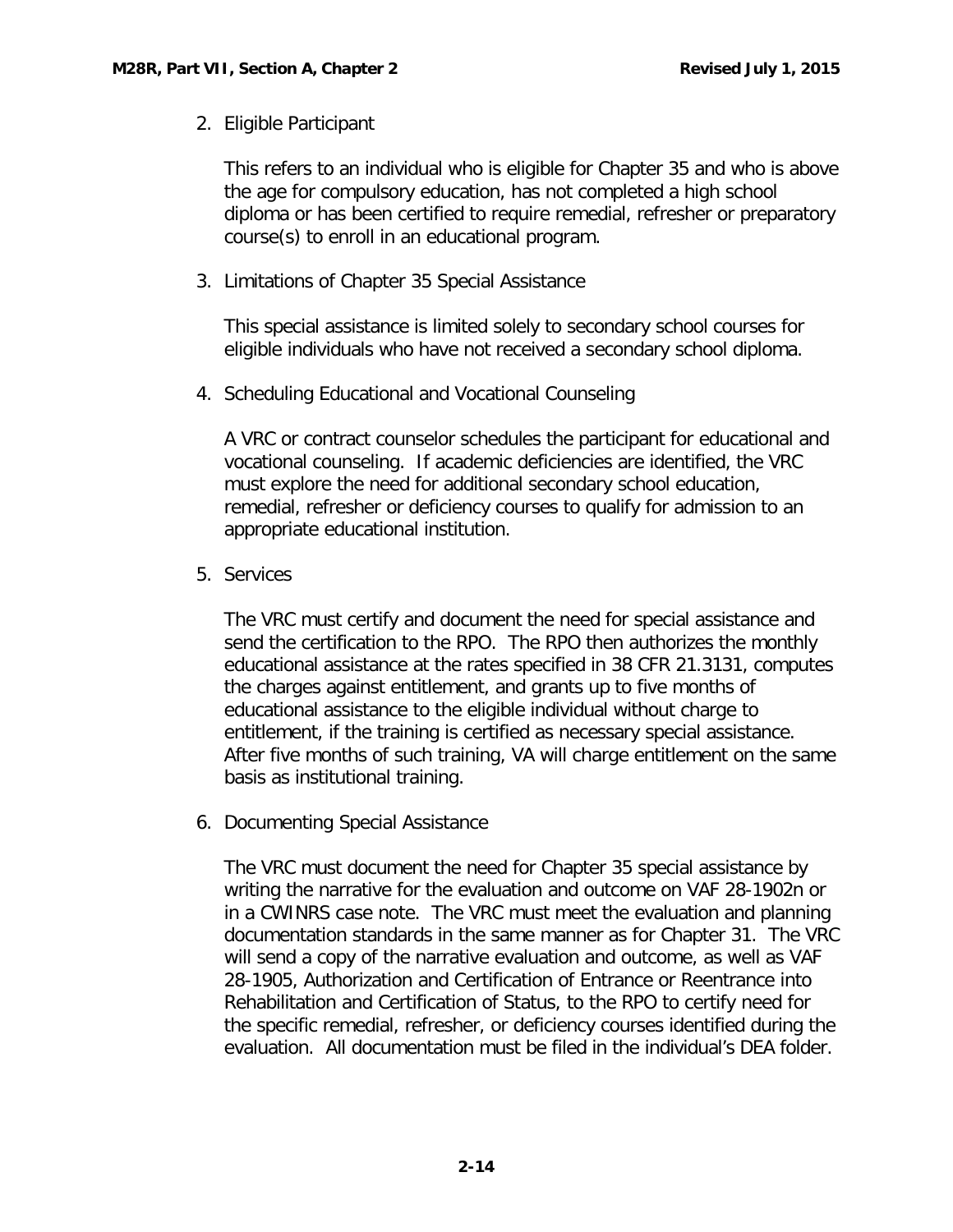# 7. CWINRS Case Actions

When the individual reports for counseling, the VRC will move the case to Evaluation and Planning (EP) status. The VRC must document the need for Chapter 35 special assistance by writing the narrative for the evaluation and outcome on VAF 28-1902n or in a CWINRS case note. The recommended remedial courses will be outlined on VAF 28-1905. If the individual also qualifies for either SRT or SVT, the period of Special Assistance and recommended remedial courses must be outlined on the IEEP or IWRP, as appropriate, in the CWINRS Rehabilitation tab.

- <span id="page-15-0"></span>c. SRT
	- 1. Purpose and Scope of Services

SRT is provided to assist eligible individuals overcome or lessen the effects of a physical or mental health disability and enable attainment of an educational, specialized vocational or other appropriate goal through a comprehensive rehabilitation evaluation, plan development or redevelopment and case management.

Services are provided when the need for SRT services has been established and a plan of services has been developed. A VRC or contract counselor may provide SRT services. An eligible individual may receive a maximum of 45 months of entitlement. Refer to Appendix BS, Chapter 35 Special Restorative Training (SRT) Flow Chart, for an overview of the SRT process.

2. Eligible Participants

Eligible participants include a dependent child between the ages of 14 and 31 and a spouse, or surviving spouse, who qualifies for Chapter 35 benefits and may need SRT because of a disability.

3. Determining Need for SRT

When a request for Chapter 35 counseling is received and the potential need for special training has been identified, the VRC must perform the following actions:

• Conduct comprehensive rehabilitation evaluation and counseling to explore the eligible individual's background, history, academic performance, employability, and disability limitations and requirements.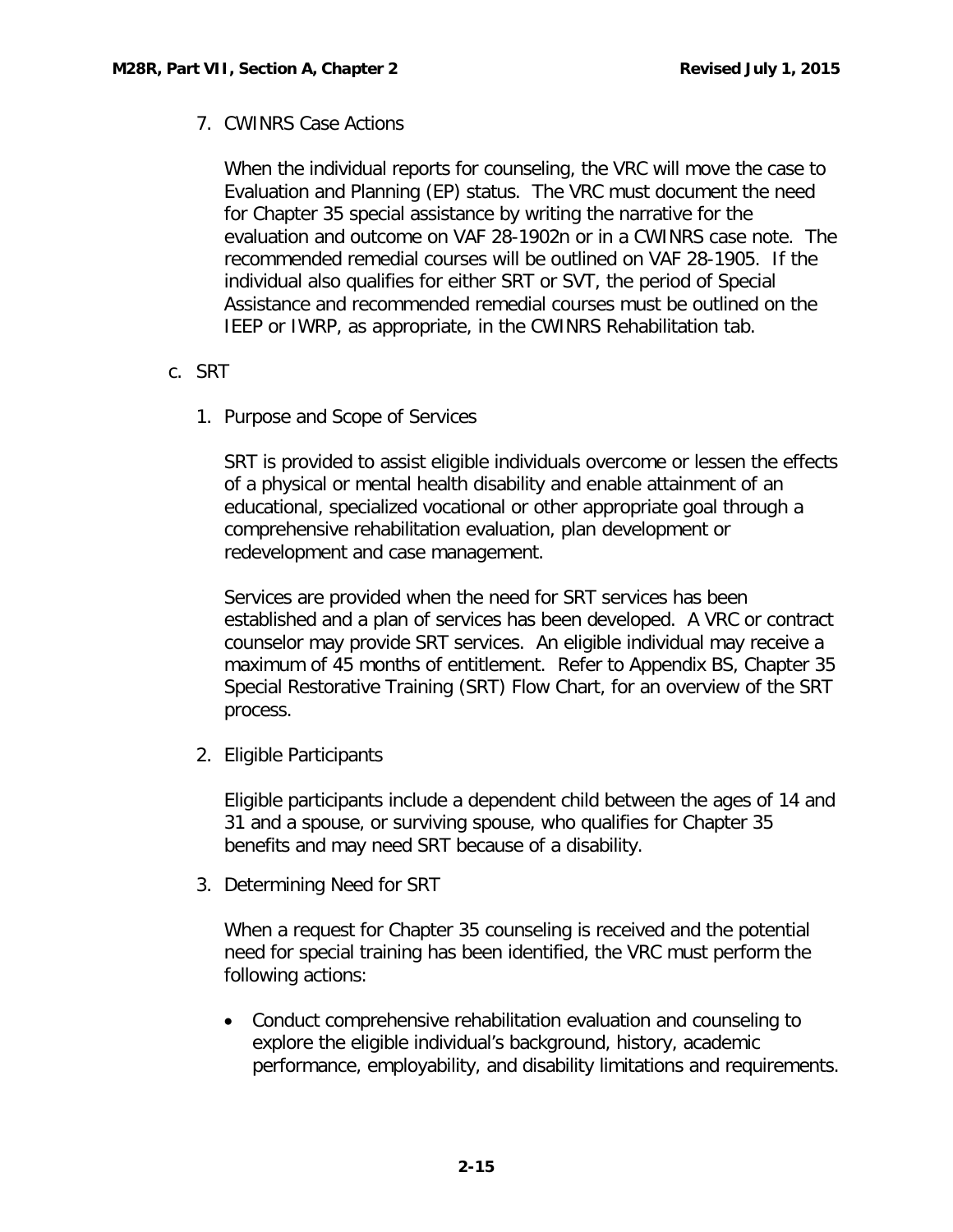- Obtain sufficient information to determine the need for and feasibility of SRT.
- Determine what specific services may be needed to overcome or lessen the effects of the disability to pursue and successfully complete an educational or vocational goal. See 38 CFR 21.3104 for additional information.

# (a) Consultation

To determine the nature and scope of individualized services to be provided under Chapter 35, the VRC may need to arrange an evaluation in a special educational or rehabilitation facility, or consult with Veterans Health Administration (VHA) medical specialists.

The VRC must obtain approval from the individual's parent, guardian or legal custodian prior to referring for a medical examination an eligible individual who is either not of legal age, or whom a court has declared to be incompetent.

(b) Referral to the VRP

After the initial evaluation, the VRC must document findings in a referral to the VRP to consider the need for and feasibility of Chapter 35 special restorative training. In turn, the VRP will provide the VRC with a written report of its recommendations about the need for special training or assistance, as well as the types of assistance that should be provided. Following consultation with the VRP, the VRC must make the determination of the need and feasibility of special training. See 38 CFR 21.3104 and 38 CFR 21.3300-21.3306 for more information on the VRP.

4. Services

If the need for SRT has been established, the VRC must develop and implement a plan of services. If the need for SRT is not established, the VRC must notify the applicant of the disallowance of his/her claim.

The VRC, after consulting with the VRP, may authorize the following courses:

- Speech and voice correction or retention
- Language retraining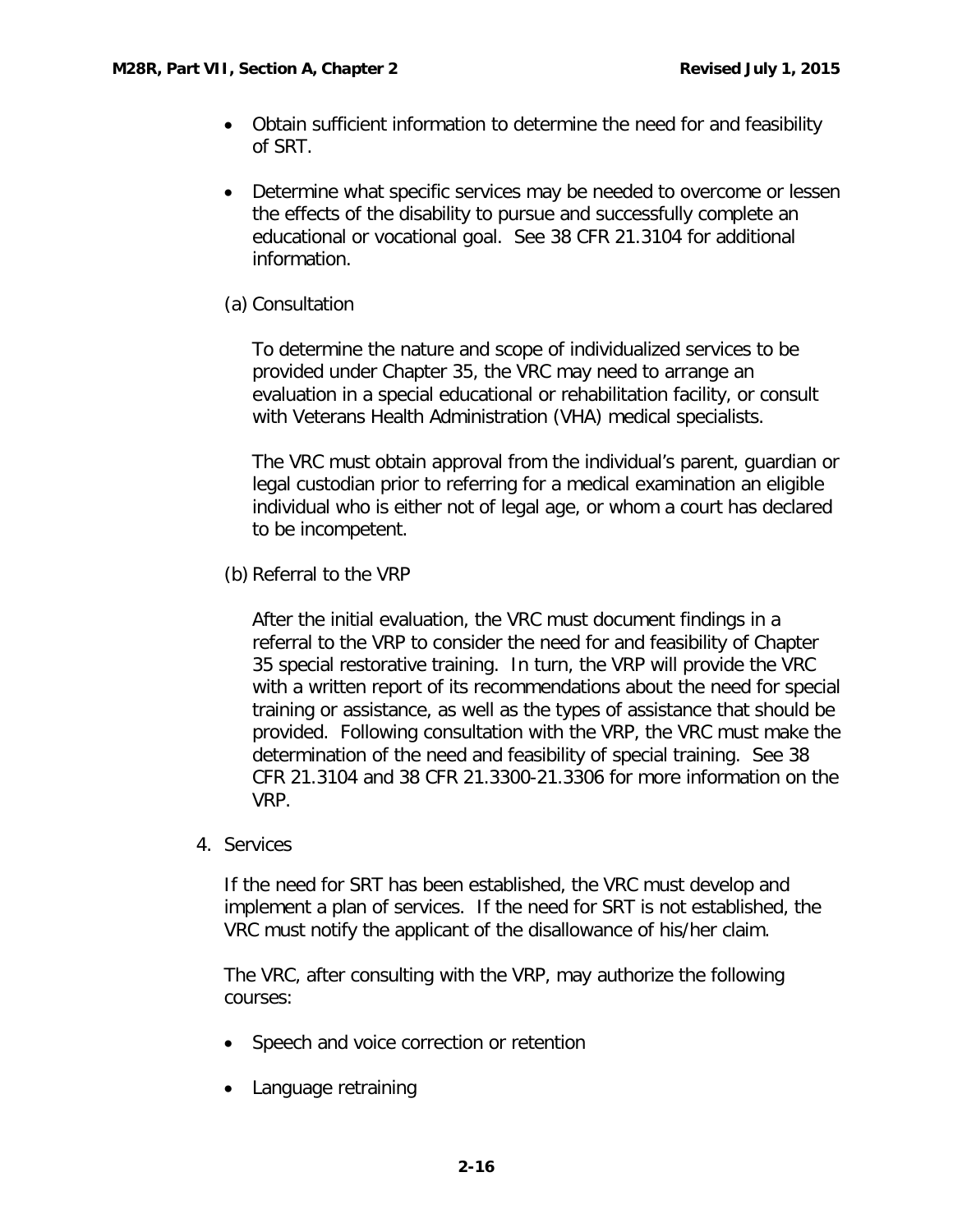- Speech (lip) reading
- Auditory training
- Braille reading and writing
- Training in ambulation
- One-handed typing
- Non-dominant hand writing
- Personal, social and work adjustment training
- Remedial reading
- Courses at special schools for those with physical or mental health disabilities
- Courses provided at facilities which are adapted or modified to meet special needs of students with disabilities
- 5. Notification of Disallowance if SRT is Not Approved

The VRC must inform the eligible individual, or parent, guardian or legal custodian, in writing if SRT will not materially improve the eligible person's condition or is not in his/her best interest. The VRC must also inform the eligible individual, or parent, guardian or legal custodian, of due process and appellate rights using VAF 4107 (38 CFR 21.3301). The case must be discontinued in CWINRS using reason code (RC) 09.

6. Developing a Plan of SRT Services

When it is determined that there is a reasonable possibility that a course of SRT services can overcome or lessen the effects of the dependent's disability, the VRC develops an individualized SRT program as part of an Individualized Extended Evaluation Plan (IEEP). This IEEP is comparable to an IEEP developed under Chapter 31 with a DOT code of 999. Although a determination of serious employment handicap (SEH) is not required for the provision of SRT services, the SEH indicator in CWINRS must be checked prior to moving the case into extended evaluation (EE) status. See M28R.IV.C.3 for procedural guidance on the development of an IEEP. The overall program may be tentative in nature, but the VRC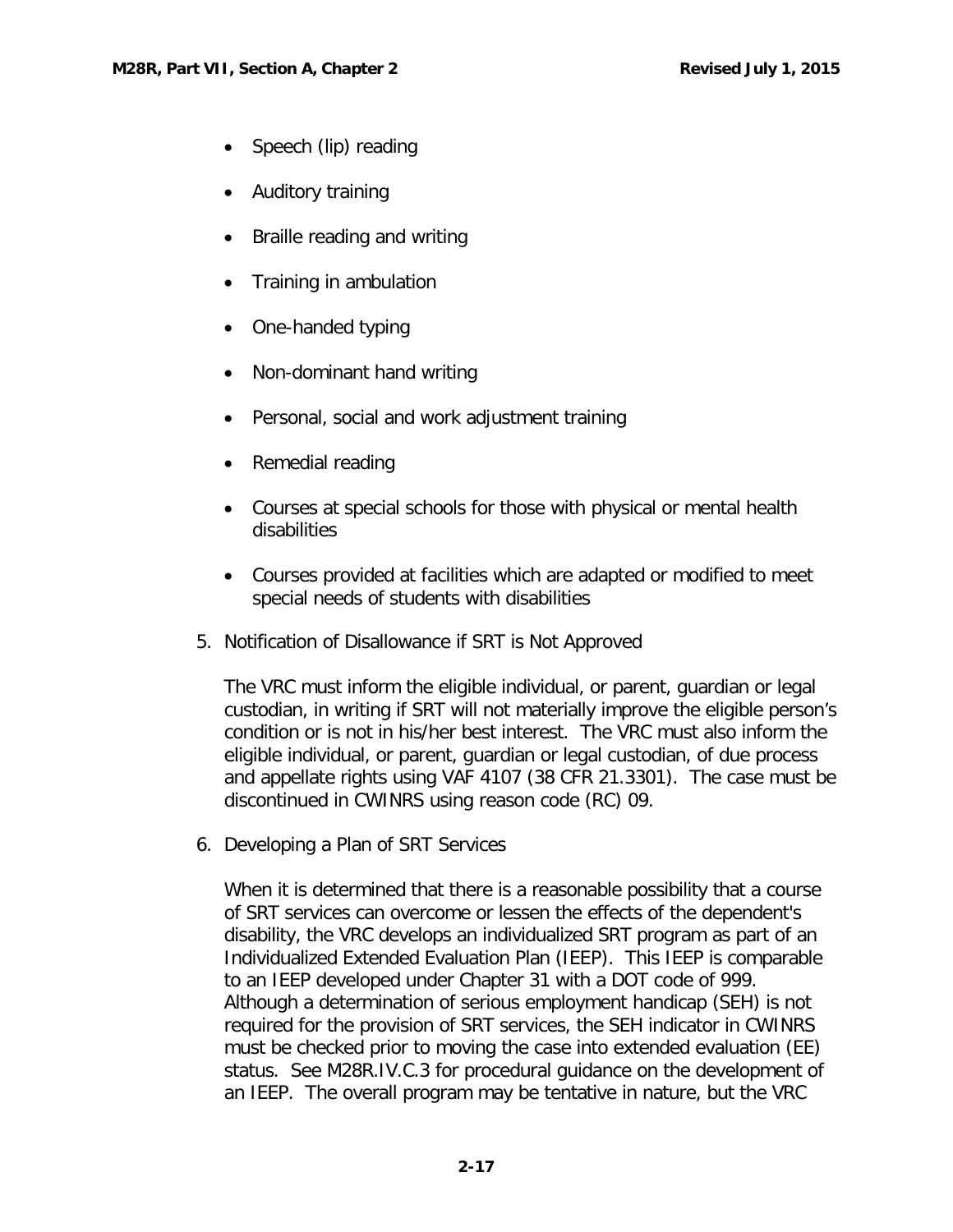must ensure that the purpose and extent of SRT must be clearly related to the subsequent education or training, as anticipated in carrying out the total educational plan. In certain situations, the total education plan for a severely handicapped eligible person may be SRT followed by a program of SVT.

(a) Plan Development

- Following consultation with the VRP, the VRC must determine the need for and feasibility of SRT. If the eligible individual is found to need SRT, the VRC must develop an individualized written plan comparable to that of an extended evaluation under 38 U.S.C. Chapter 31.
- The VRC, the eligible individual, or parent, guardian or legal custodian, and the VRP should work together to develop the SRT plan.
- An SRT plan should assist the VRC, the eligible individual and the service provider(s) to work together to meet the goals of the SRT program.
- The SRT plan must include the plan's goal, types of services being provided, service providers, responsibilities of the VRC and the eligible individual, program duration, evaluation criteria and evaluation schedule.
- The documentation for a Chapter 35 plan of services must include a specifically defined delimiting date for receipt of benefits.
- The courses for SRT must be related to restoration necessary for enrollment in an educational program, a special vocational program or other appropriate goal as described in the plan of service. See 38 CFR 21.3300 for information regarding SRT courses.
- The VRC must refer cases to the Director of VR&E Service for approval if the plan exceeds 12 months.
- (b) SRT Services

To provide suitable and necessary SRT services, the VRC must assist in coordinating agreements with public or private educational institutions, other appropriate facilities, such as rehabilitation centers, or qualified individuals if no suitable facility is available.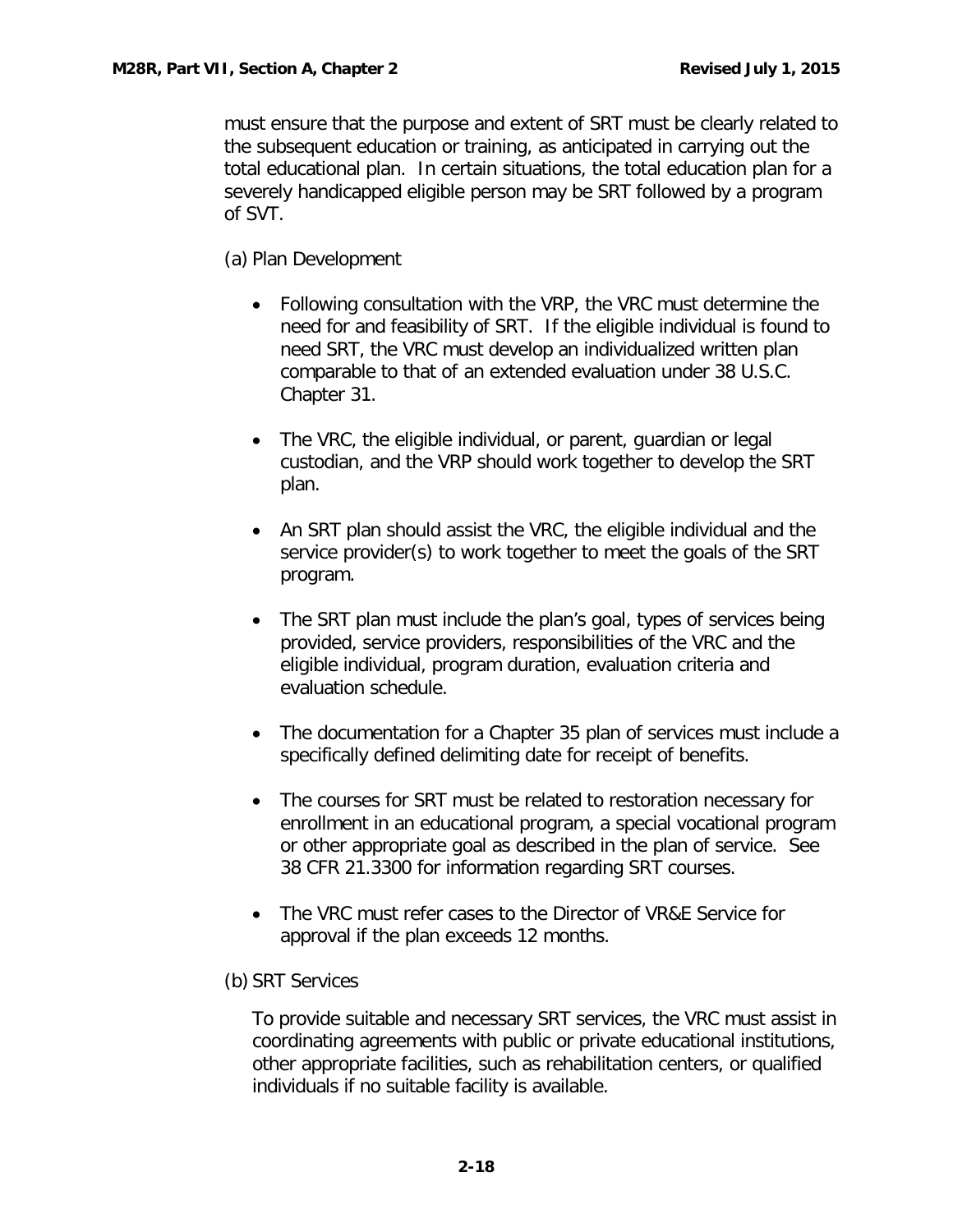Limitations of an SRT program include the following:

- Eligible individuals must be between 14-31 years old.
- Participation in SRT requires completion of counseling and development of an approved plan by VR&E.
- SRT does not include medical or psychiatric treatment.
- SRT may not exceed 12 months without prior approval by the Director of VR&E Service.
- Services may not be provided in a VA facility.
- Services may not be authorized solely to enable the individual with a disability to enter and pursue a regular program at a public school.
- Training must be pursued on a full-time basis, (See 38 CFR 21.3303) for full-time training requirements) and may be pursued concurrently with a program of education.
- (c) Developing Agreements for SRT
	- (1) Negotiation of Agreements

If the selected facility is not already approved for use of GI Bill funds in training, the facility must receive approval from the State Approving Agency (SAA) official for use as a training facility under Chapter 35. The VRC must coordinate closely with the RPO and the SAA when developing a plan for SRT that includes a facility or individual that has not been granted approval to provide Chapter 35 training.

Agreements for SRT are prepared by the VA with public or private educational institutions or other appropriate facilities, such as rehabilitation centers. If no suitable facility is available, agreements may be made with qualified individuals. When there are no established customary charges for the specific training and services to be provided, appropriate charges will be determined by applying the same general criteria used under Chapter 31.

The agreement must specify the following: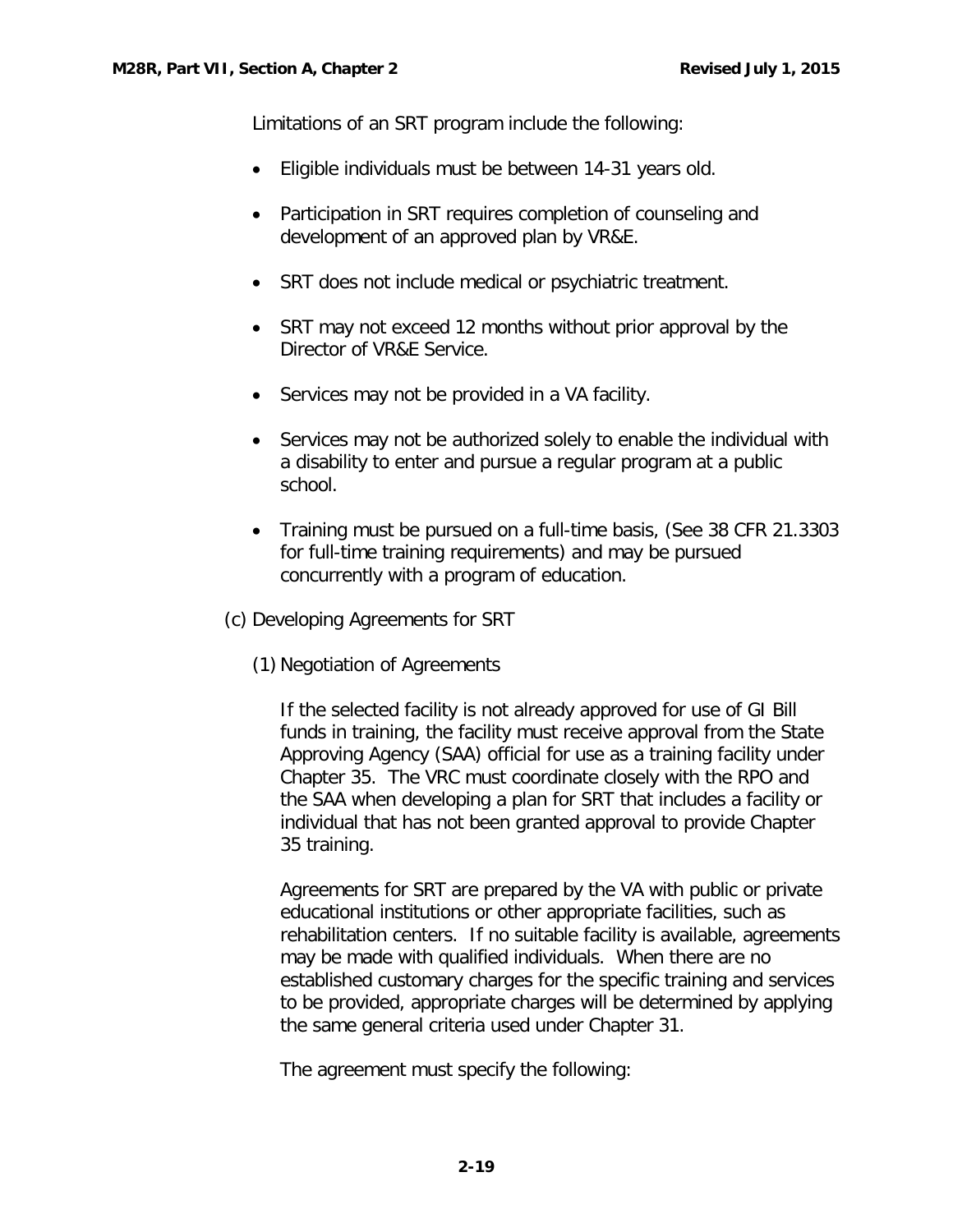- The name and address of the institution or individual furnishing the training.
- The name and address of the guardian or legal custodian of the eligible person.
- The name and claim number of the eligible person.
- A complete, individualized and detailed training program designed to overcome or lessen the effects of the eligible person's disability, which will show the major units of study or work, the hours and schedule allotted to all instructional phases, and the course length.
- A statement that any change in course content or length will be made only as agreed upon between the institution or individual instructor and the VA and authorized by the VA in writing.
- A statement that the institution or individual providing training will maintain records of attendance, conduct and progress and will make these available to the VA as needed to properly supervise the trainee. This will include prompt reporting of the beginning of the course, completion of each discrete phase of the course (e.g., a semester or term) and all interruptions or terminations.
- A statement that a VA representative may visit the place of instruction as necessary to examine the facility and the eligible person's training performance.
- A list of all charges to be made to the parent, guardian, legal custodian, or dependent (if of age and competent) and the services to be provided to the dependent for these charges.
- The basis on which the parent, guardian, legal custodian or dependent (if of age and competent) will make payments.
- A statement that, if the eligible person interrupts or terminates his/her course, he/she may not resume the course without written authority from the VA.
- The method of prorating of charges or the refund arrangement when an eligible person withdraws from the course prior to completion of the term, quarter, semester or other period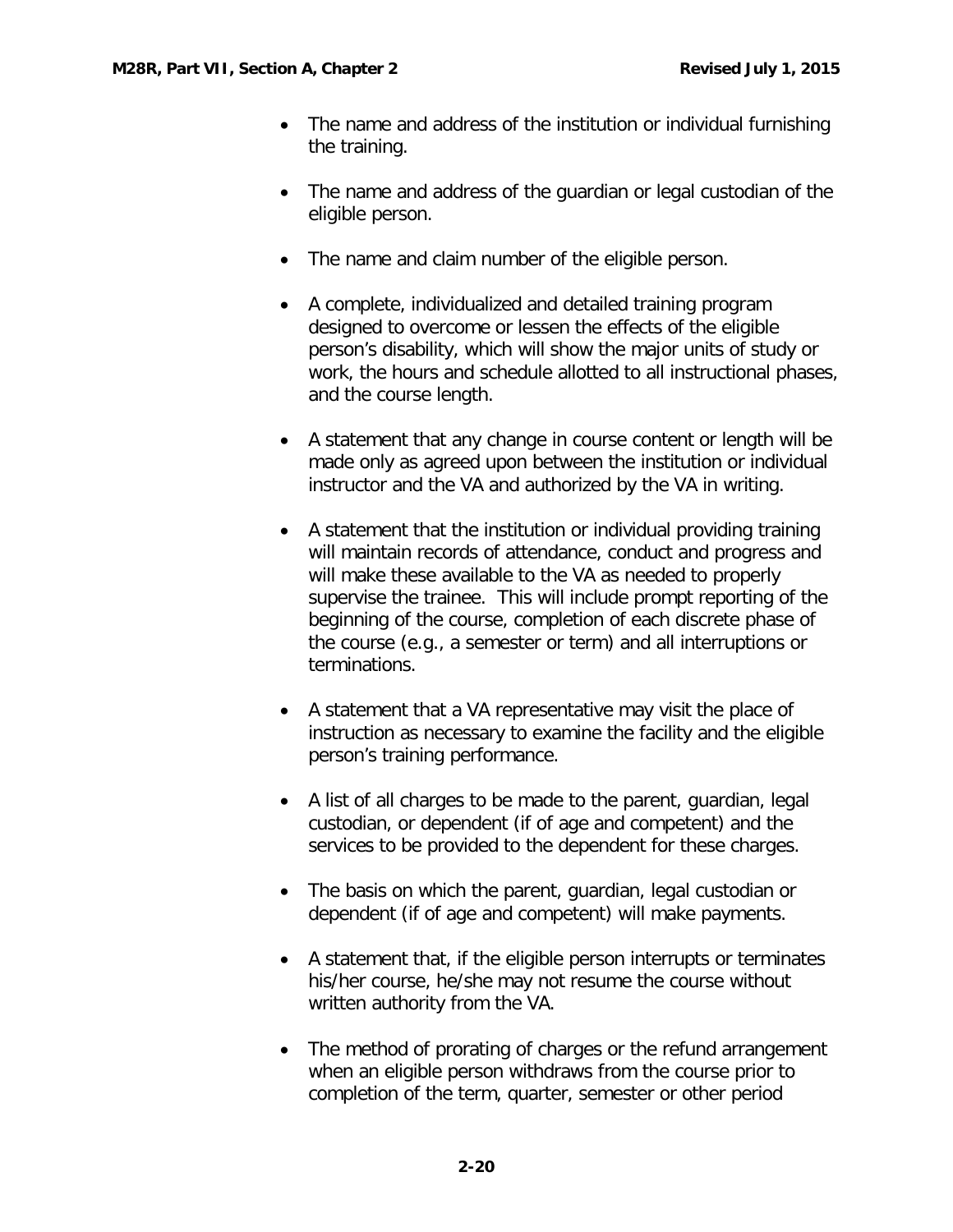covered by the agreement.

(2) Signing the Agreement

The agreement must be signed by the following individuals:

- The authorized representative of the institution or the person furnishing the training.
- The parent, guardian, legal custodian, or dependent (if of age and competent) indicating agreement to pay the stated charges for the services provided.
- The authorized representative of the VA to show that the terms of the agreement are in accordance with VA laws and regulations.

Note: The legal guardian or legal custodian may elect to pay the costs for tuition and fees by accelerated payment if the total costs for the monthly special training allowance exceed the rate specified in 38 CFR 21.3333(a). As a result, the eligible individual's entitlement will be reduced accordingly. A separate statement of this election will be signed by the parent, guardian, legal custodian, or dependent (if of age and competent) and made a part of the eligible person's training records.

See Rate Tables published each fiscal year for Accelerated Charge and Entitlement Reduction calculation at www.benefits.va.gov/gibill /resources/benefits\_resources/rate\_tables.asp#ch35

(3) Distribution of the Agreement

The document must be distributed as follows:

- Original to the institution or individual furnishing instruction.
- One copy to the parent, guardian, legal custodian or the dependent if the dependent signed the agreement.
- One copy is retained by the SAA for the purpose of documenting approval and monitoring compliance.
- One copy retained in the VR&E Division and made a part of the eligible individual's DEA folder.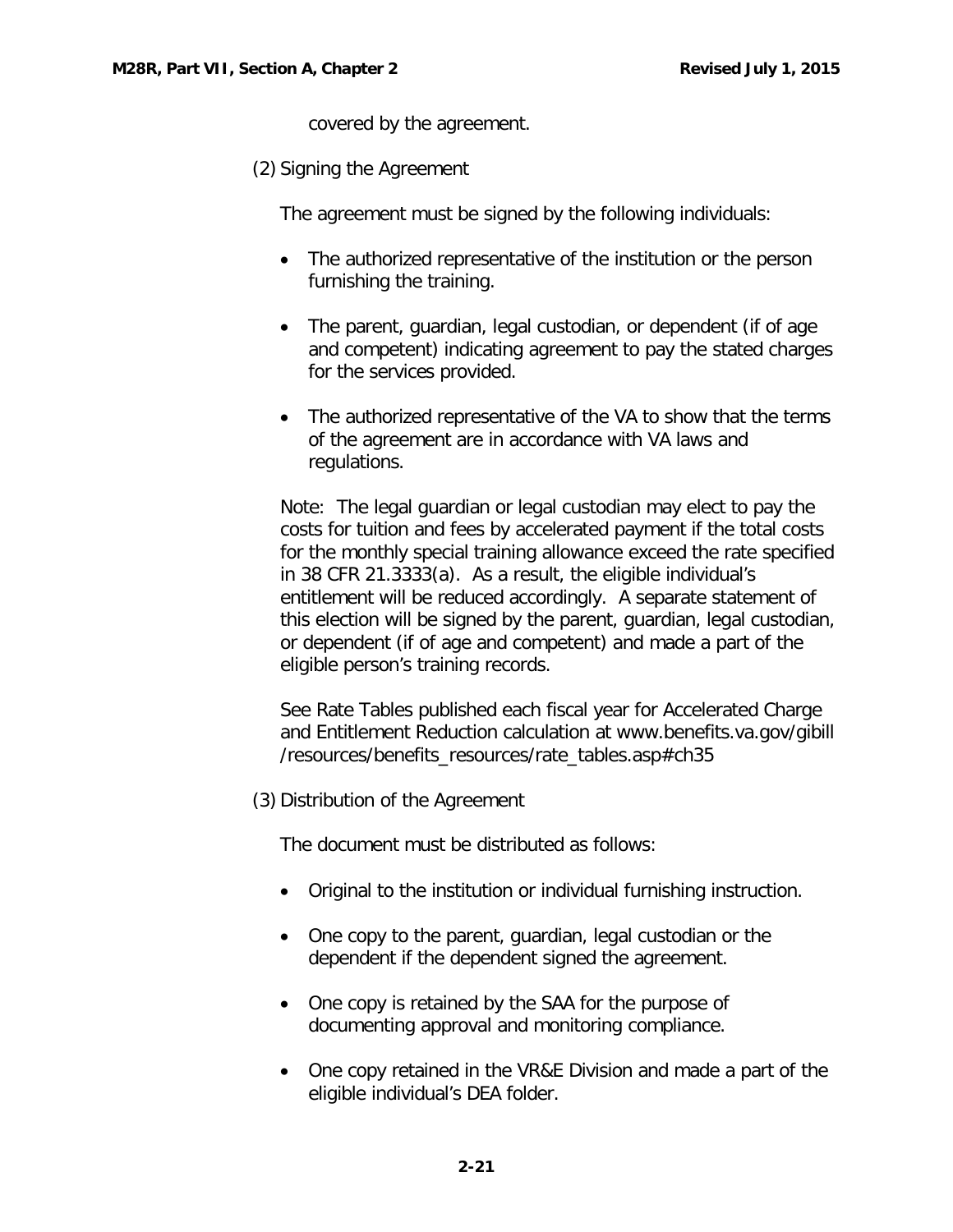(4)Inducting the Eligible Individual into Training

The VA prepares a letter in duplicate for the institution or individual providing the SRT. The letter authorizes the entrance of the eligible person into the course and is used in lieu of VAF 28-1905.

The copy is used for endorsement by the institution providing the training to justify payment of the special training allowance based on the enrollment of the eligible individual.

The endorsed copy is returned to the VA. Upon receipt of the endorsed copy, VAF 28-1905 will be prepared to justify payment of the special training allowance based on the eligible person's entrance into training. VAF 28-1905 will be used also to establish new rates of payment of the special training allowance based on course changes.

(5) Length of the Course

Ordinarily, SRT may not exceed 12 months. If it appears that a longer period of time will be needed, refer the case to the Director of VR&E Service for approval prior to granting the additional period requested. An SRT course will be prescribed on a full-time basis as determined in each individual case under 38 CFR 21.3303 (a) through (c).

(6) Required Case Management During SRT

The VRC must provide personal, timely and sustained case management to ensure satisfactory progress is maintained and any needed adjustments for training are timely addressed (38 CFR 21.3304). It should include sufficient monitoring to evaluate progress in relation to the goals and objectives of the plan, ongoing assessment of effectiveness of service, identifying and addressing any minor concerns that could interfere with satisfactory progress, referral to VRP to address any major concerns including redeveloping the plan if necessary, and documenting progress and case support activities.

The VRC must provide monthly supervision or case management appointments to eligible individuals under a plan of SRT, consistent with the guidelines for providing case management during a period of extended evaluation.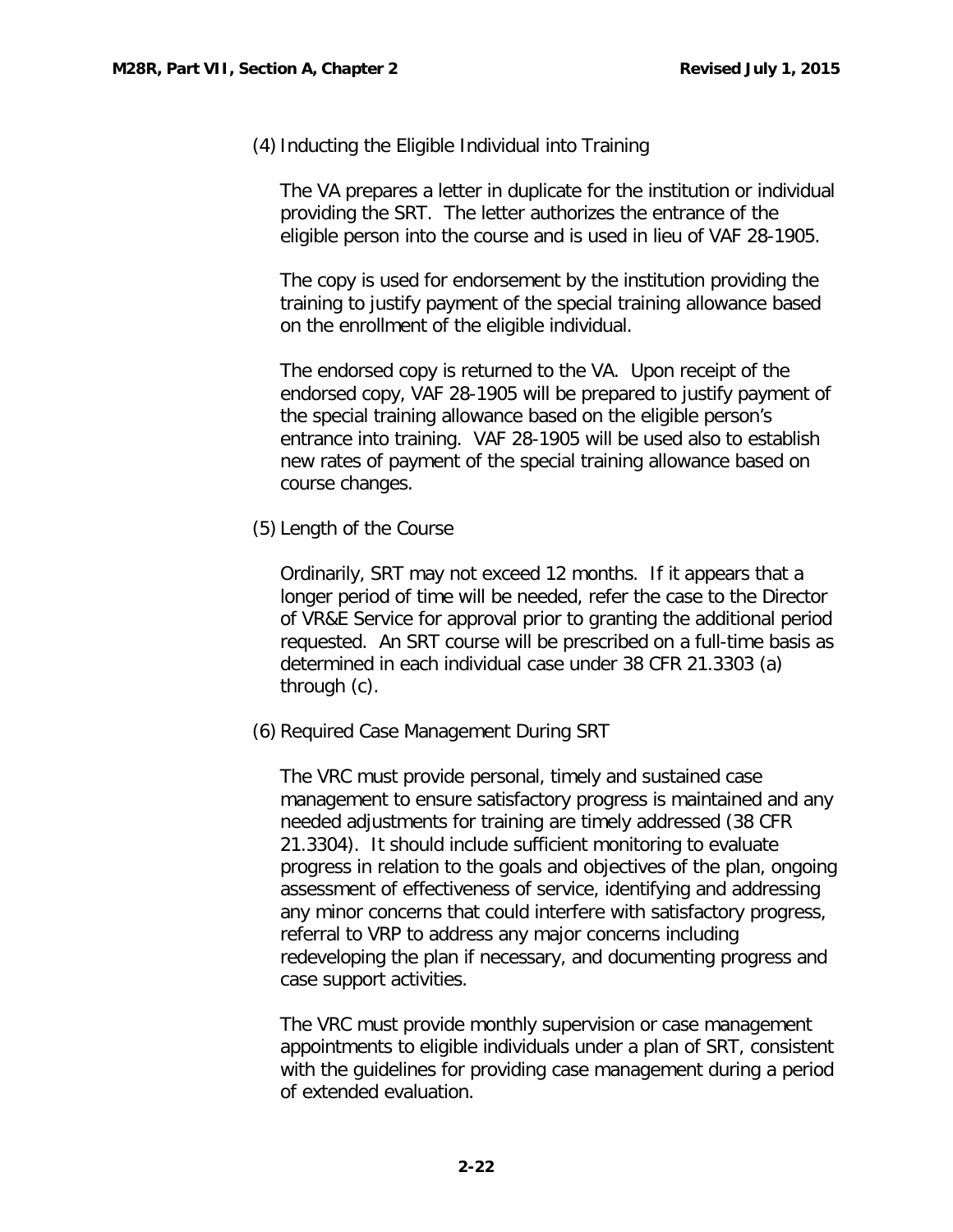During case management, the VRC must perform the following actions:

- Coordinate with the corresponding RPO to ensure that appropriate payments are authorized to the eligible individual and training facility.
- Evaluate progress of the eligible individual.
- Assist the eligible individual and the instructor with training and adjustment matters.
- Maintain adequate records of progress, including attendance, personal conduct and diligence in the course.
- Arrange for other needed services to be provided by the VA or other agencies.
- Arrange for and coordinate the provision of employment services by other agencies.
- (d) Documenting SRT

VAF 28-1902n or CWINRS case note should be used to record the Chapter 35 evaluation, planning and case support and to document the development of the plan. The VRC must meet the evaluation and planning documentation standards in the same manner as for Chapter 31.

If the eligible individual's program consists exclusively of SRT services, VAF 28-8872 should be used to outline the plan of services for an IEEP. A copy of the rehabilitation plan and all associated documentation for services must be provided to the corresponding RPO.

VAF 28-1905d or CWINRS case note should be used to document case management and progress. All forms and documentation must be filed in the DEA folder.

(e) Interruption of SRT Services

Continuous training shall be provided for each eligible individual whenever possible. A VRC may interrupt SRT services as necessary under any of the following conditions: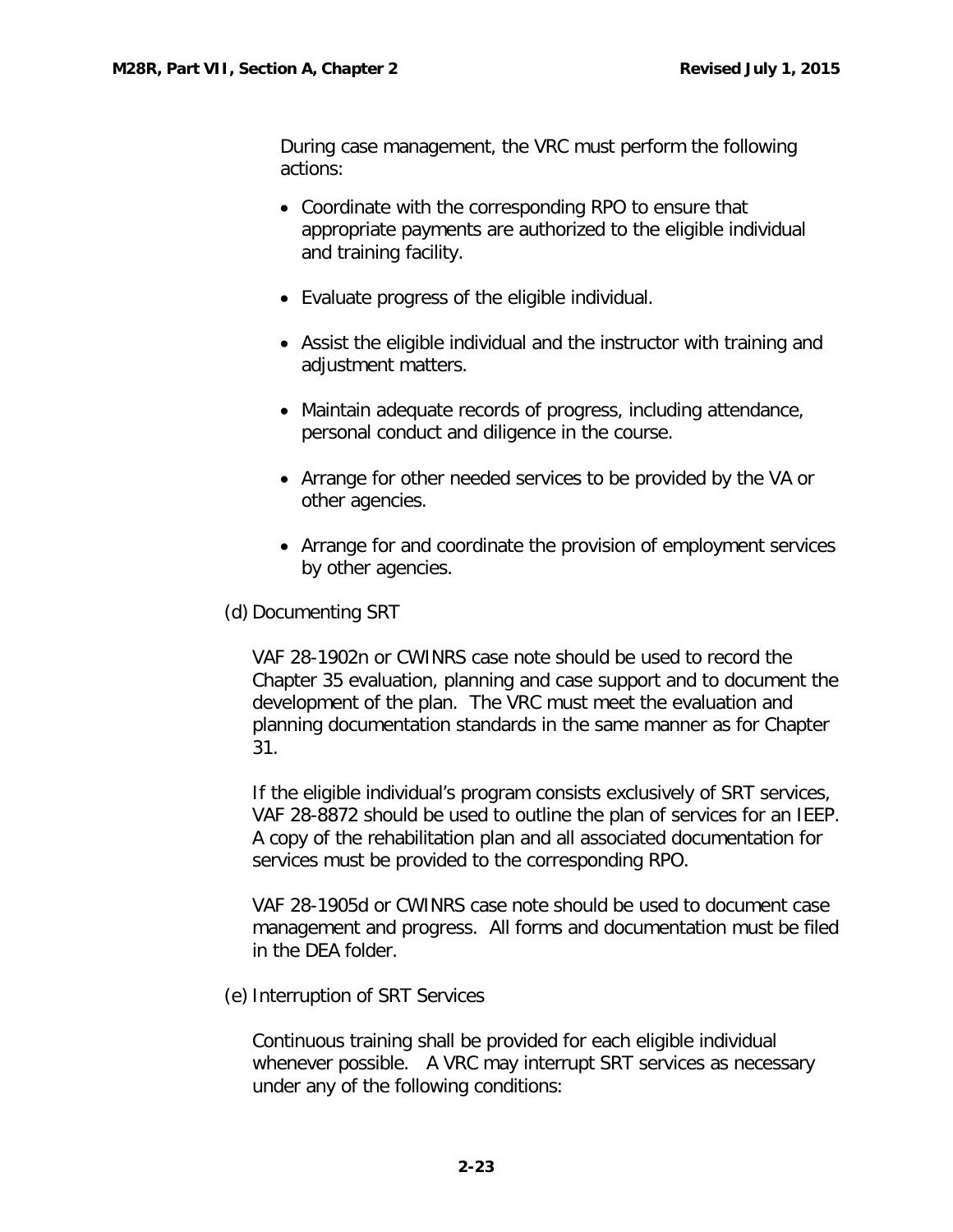- During scheduled breaks when no instruction is given, such as summer breaks.
- During a prolonged period of illness or medical infeasibility.
- When the eligible individual voluntarily abandons SRT.
- When the eligible individual fails to make satisfactory progress in the SRT course.
- When the eligible individual fails to maintain satisfactory conduct in accordance with the rules of the facility, or fails to make progress due to negligence, lack of application or misconduct.

The VRC must notify the parent, guardian or legal custodian in writing regarding the interruption with a copy to the eligible individual and the training facility. The notification letter must provide the reason for interruption and a statement that the eligible individual cannot return to SRT without authorization from the VA. Procedures for an adverse action will also be completed in accordance with M28R.III.C.2. Refer to M28R.III.A.1 for guidance on the appropriate reason codes to use when moving the case from EE status to Interrupt (INT) status in CWINRS.

(f) Reentrance into SRT Services After Interruption

When an eligible individual who's SRT has been interrupted requests continuation of services, the VRC must take the appropriate action as follows:

- Approve reentrance when SRT was interrupted for a scheduled break, such as a summer break, a short period of illness, or other reasons that permit reentrance in the same course as outlined on the SRT plan without corrective action.
- Provide further counseling when SRT was interrupted for failure to maintain satisfactory conduct or progress, or any other reason which requires corrective action, such as a change in training location, course, personal adjustment, etc.
- Approve any necessary adjustments if the conditions that caused interruption can be resolved.
- Coordinate with the parent, guardian, legal custodian or dependent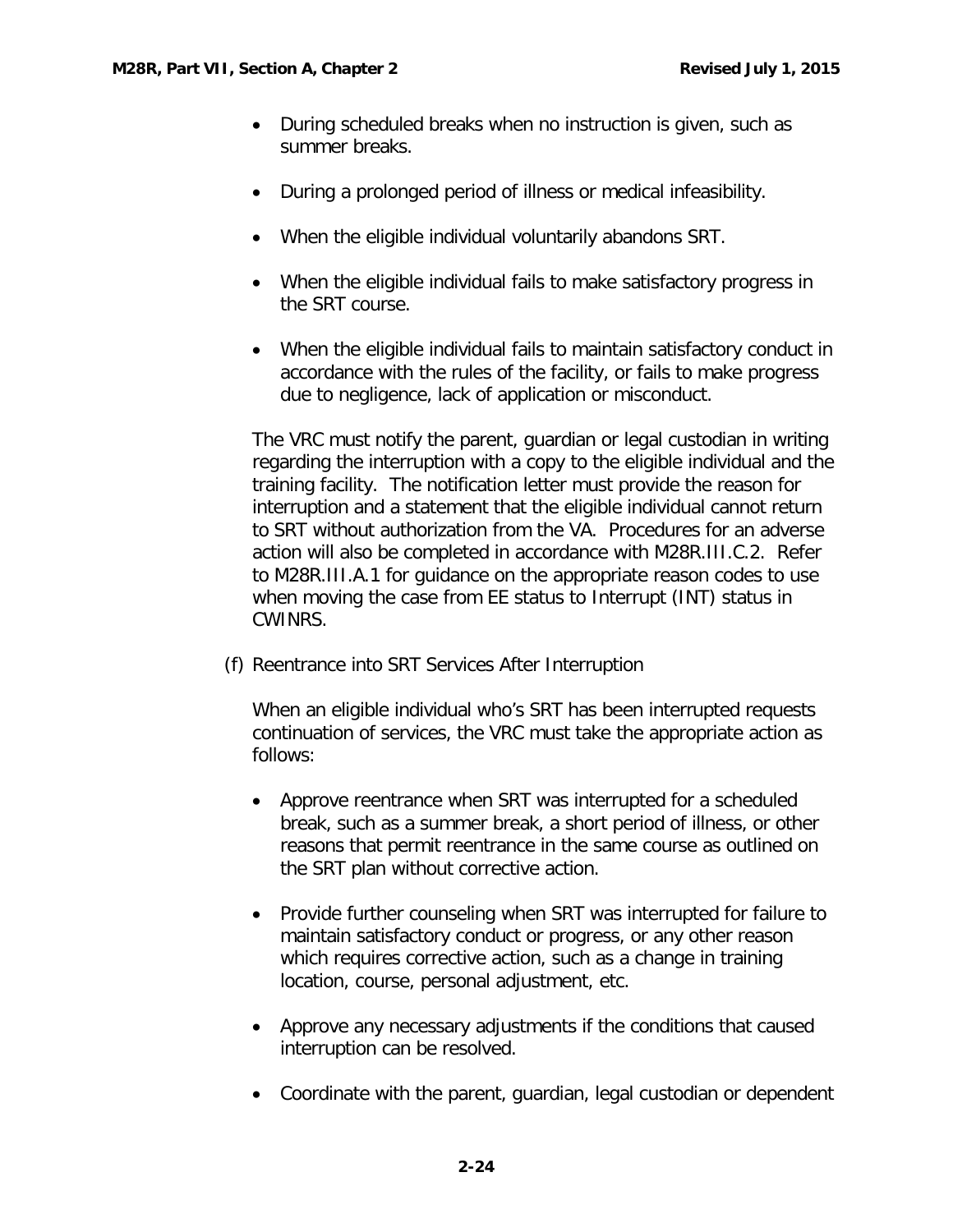(if of age and competent) and the school for reentrance if further training is approved.

- Determine infeasibility for a vocational training if all efforts failed to result in proper adjustment and there is substantial evidence that additional efforts will be unsuccessful.
- (g) Successful Completion of SRT Services

When all objectives of the developed SRT plan have been successfully met, and further consultation with the VRP determines that an additional program consisting of SVT services would not benefit the individual, the case will be interrupted using RC 16. The VRC will provide written notification of interruption and intended case closure. The case must remain in INT status for a minimum of 30 days prior to closure. The VRC will prepare a closure summary that provides an overview of the SRT services provided and submit the case, with a completed VAF 28-0853, Checklist for Proposed Discontinuance, to the VREO for concurrence with closure. If approved for closure, the case will be processed for discontinuance using a maximum rehabilitation gain code, RC 34, with the associated detail reason code (DRC) of "B" and considered a positive outcome.

(h) Discontinuance of SRT Services

If after consulting with the VRP the VRC determines that further SRT cannot be authorized after the interruption, the eligible individual's case will be placed in Discontinued status. The VRC must execute the following actions:

- Notify the parent, guardian or legal custodian, or the eligible individual (if of age and competent) in writing of the action taken.
- Explain the intent and purpose of the discontinuance, describing the actions taken.
- Provide information about potential rights to other programs of education.
- Provide the eligible individual, or the parent guardian or legal custodian of a notice of the eligible individual's procedural and appellate rights (VAF 4107, Your Right to Appeal our Decision).

If the objectives of the SRT plan were not successfully met, the VRC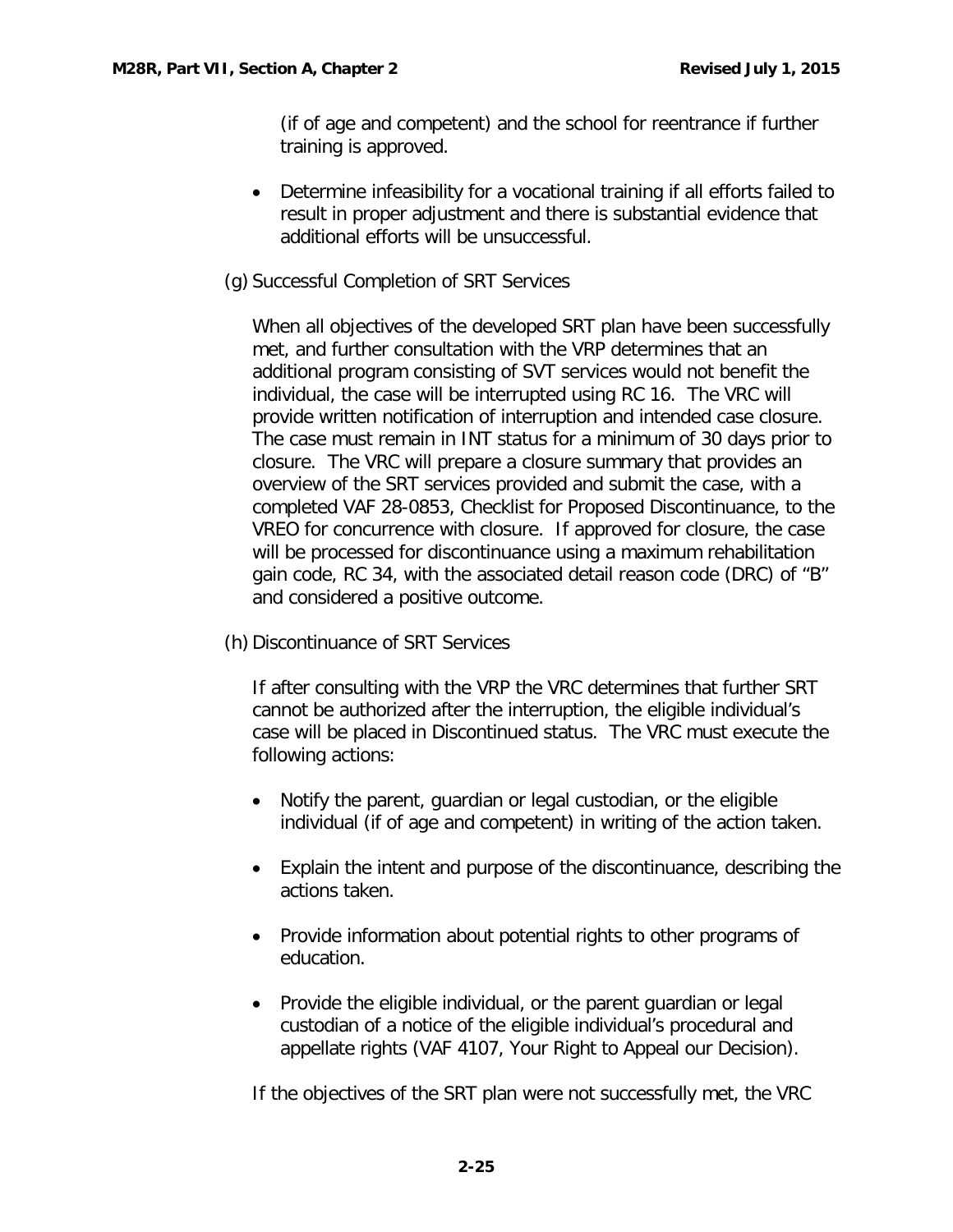must not use RC 34B at the time of closure. The VREO must concur with case closure. The case may be closed using RC 03 once concurrence is obtained. Refer to M28R.V.A.7 for additional guidance on the discontinuance process. The eligible individual is precluded from pursuit of SRT until a VRC determines that the cause of discontinuance has been removed.

(i) Closure and Maintenance of SRT Cases

When an eligible individual completes or discontinues SRT without selecting an objective, the VRC must provide additional counseling to assist in selecting a program of education, SVT, or other appropriate goal, and the VR&E Division must file the DEA folder in inactive storage. The Regional Office may later destroy inactive folders in accordance with Records Control Schedule (RCS) VB-1, Part I, Item No. 07- 620.022.

- <span id="page-26-0"></span>d. SVT
	- 1. Purpose and Scope of Services

SVT is a training program that includes specialized vocational training, or a combination of specialized vocational training and other courses needed to accommodate an eligible individual with psychological or physical disabilities to achieve a predetermined vocational goal.

2. Eligible Participants

SVT is provided to a Chapter 35 qualified individual who has a psychological, emotional or physical condition; who is at least 14 years old; does not require SRT; and has been determined by a VRC to be in need of SVT to achieve a vocational goal. In the case of some severely disabled individuals, a period of SVT may be authorized following successful completion of a plan of SRT services, provided the vocationallyoriented goal of SVT is found to be feasible for the individual. The VRC must consult with the VRP in determining the need for SVT.

3. Services

An SVT program leading to a vocational objective may be provided after a determination has been made by a VRC that the program is required and feasible. A VRC or VA contract counselor provides the SVT evaluation and case support services. Refer to Appendix BT, Chapter 35 Specialized Vocational Training (SVT) Flow Chart, for an overview of the SVT process.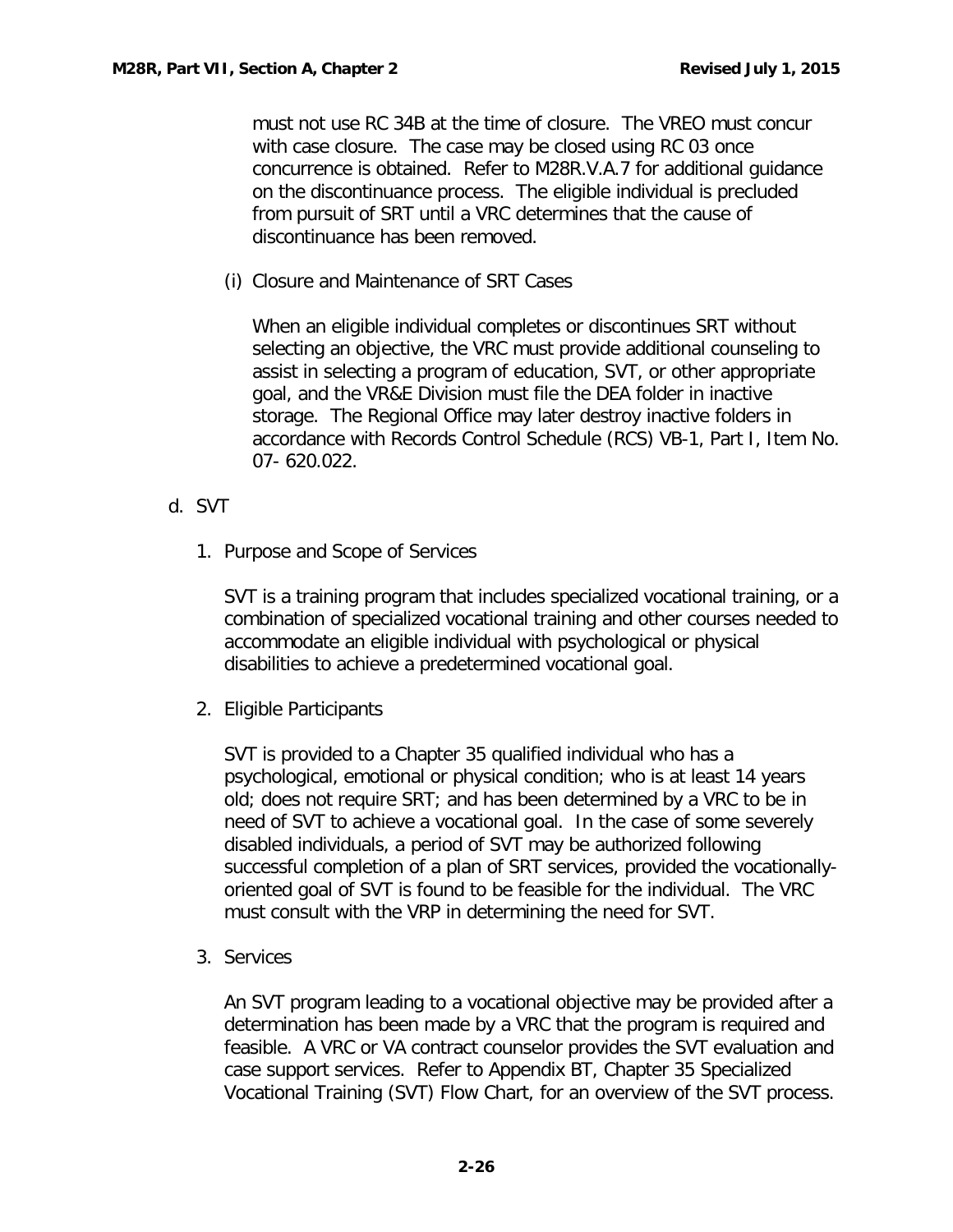4. Determining Need for SVT

When a request for Chapter 35 counseling is received and the potential need for special training has been identified, the VRC must perform the following actions:

- Conduct comprehensive evaluation and rehabilitation counseling to explore the eligible individual's background, history, academic performance, employability and disability limitations and requirements.
- Obtain sufficient information to determine the need for and feasibility of SVT, and determine the specific services needed to overcome or lessen the effects of the disability to pursue and successfully complete an educational or vocational goal (See 38 CFR 21.3104).

#### (a) Consultation

To determine the nature and scope of individualized services to be provided under Chapter 35, the VRC may need to arrange an evaluation in a special educational or rehabilitation facility, or consult with VHA medical specialists.

The VRC must obtain approval from the eligible individual's parent, guardian or legal custodian prior to referring for a medical examination an eligible individual who is either not of legal age or whom a court has declared to be incompetent.

(b) Referral to the VRP

After the initial evaluation, the VRC must document findings in a referral to the VRP to consider the need for and feasibility of Chapter 35 specialized training. In turn, the VRP will provide the VRC with a written report of its recommendations about the need for specialized training or assistance and the types of assistance that should be provided. Following consultation with the VRP, the VRC must make the determination of the need and feasibility of special training. See 38 CFR 21.3040 and 38 CFR 21.3041 for more information on the VRP.

5. SVT Services

If the need for SVT is established, the VRC must develop and implement a plan of services.

If the need for SVT is not established, the VRC must notify the applicant in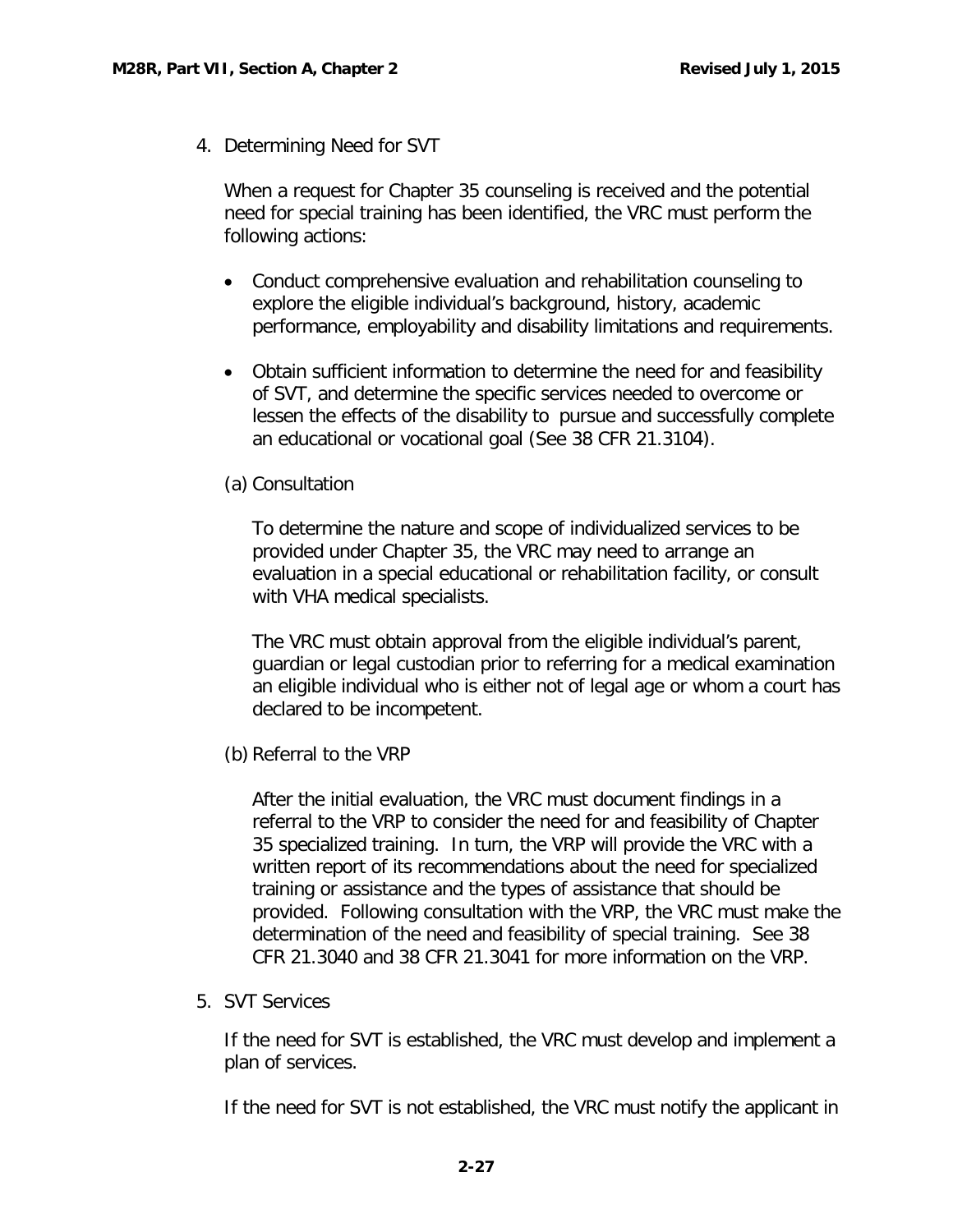writing of the disallowance of his/her claim, and provide the individual with VAF 4107 (38 CFR 21.1034). The case must be discontinued in CWINRS using RC 09.

- 6. Developing and Implementing SVT Plan of Services
	- (a) Plan Development

Following consultation with the VRP, the VRC must determine the need for and feasibility of SVT. If the eligible individual is found in need of SVT, the VRC must develop an individualized written plan comparable to that of a rehabilitation plan under 38 U.S.C. Chapter 31.

The VRC, the eligible individual, or parent, guardian or legal custodian and the VRP must work together to develop the SVT plan. An SVT plan must assist the eligible person, the VRC and the service provider(s) in working together to meet the goals of the SVT program. The SVT plan must include the vocational goal, types of services being provided, service providers, responsibilities of the VRC and the eligible individual, program duration, evaluation criteria and evaluation schedule.

The documentation for Chapter 35 SVT plan of services must include a specifically defined delimiting date for the receipt of benefits. The VRC must refer cases to the Director of VR&E Service for approval of an SVT plan of services exceeding 45 months.

Courses suitable for an SVT program are those needed to accommodate the eligible individual's physical or mental health condition(s). The courses must be part of a program leading to a vocational objective. See CFR 21.4232 for more information on SVT courses.

The case will be moved to Rehabilitation to Employment (RTE) status in CWINRS once the plan has been signed by the VRC and the eligible individual. SVT services will be provided while the case is in RTE status.

While VR&E does not provide direct employment placement assistance to eligible individuals under Chapter 35, the SVT plan must include objectives that relate to the vocational objective of the individual. This includes identification of resources, such as the State Division of Vocational Rehabilitation, or local workforce boards, that will provide the individual with assistance in finding employment upon completion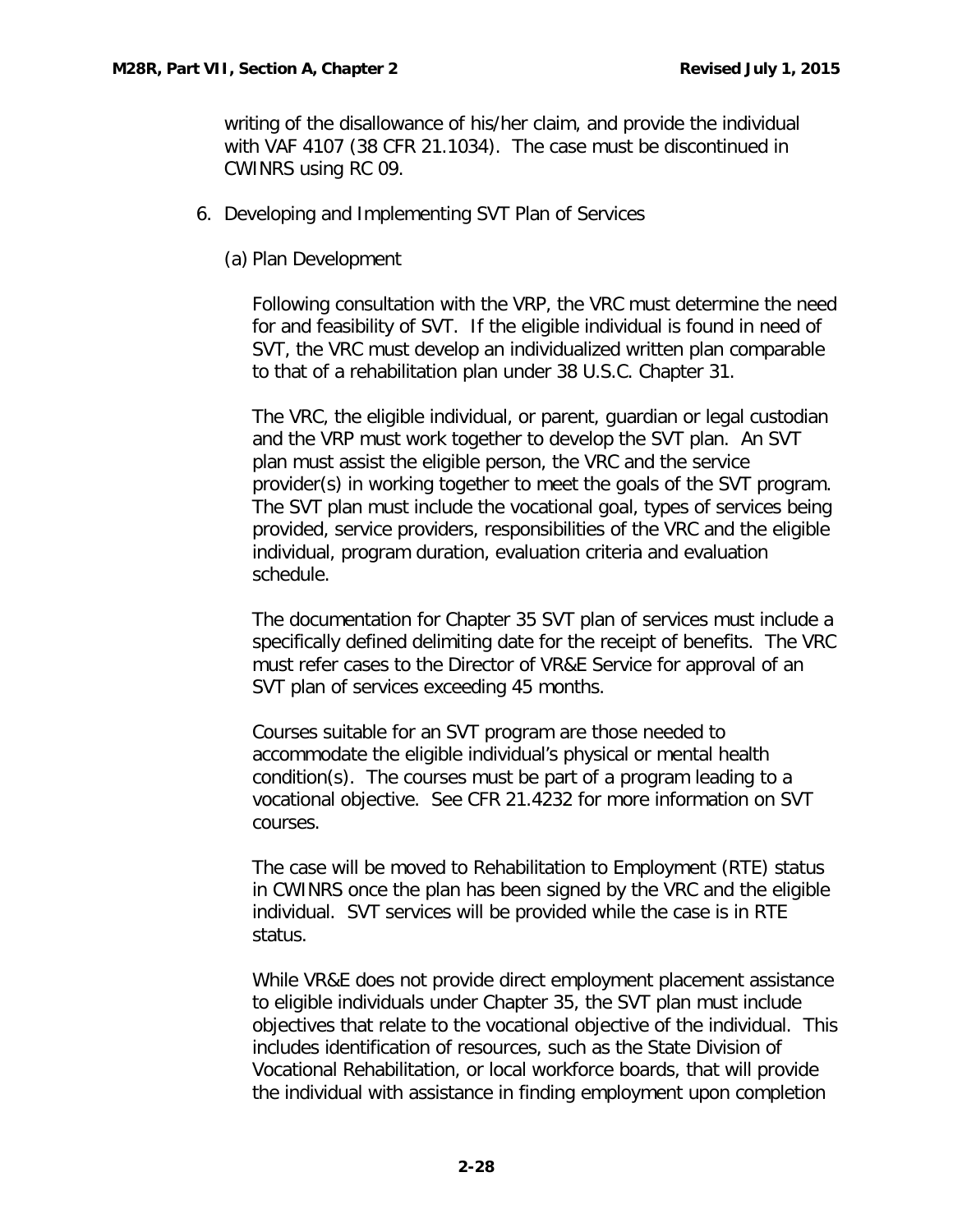of SVT training.

(b) Required Case Management During SVT

The VRC must provide a personal, timely and continued case management. It should include sufficient monitoring to evaluate progress in relation to the goals and objectives of the plan, ongoing assessment of effectiveness of service, identifying and addressing any minor concerns that could interfere with satisfactory progress, referral to VRP to address any major concerns including redeveloping the plan if necessary and documenting progress and case support activities. The frequency of case management activities is determined by the needs of the eligible individual, and must be documented in CWINRS on the Rehab tab and in the file using VAF 28-1902n or CWINRS case note.

The VRC must coordinate with the corresponding RPO to ensure that appropriate payments are authorized to the eligible individual and training facility.

(c) Documenting SVT

The VRC must use VAF 28-1902n or CWINRS case note to record the Chapter 35 evaluation, planning and case support, and to document the development of the plan. The evaluation and planning documentation standards are the same as for Chapter 31.

The VRC must use VAF 28-8872 to outline the plan of services for an IWRP for a dependent child or spouse. A copy of the rehabilitation plan and all associated documentation for services must be provided to the corresponding RPO.

VAF 28-1905d or CWINRS notes should be used to document case management and progress. All forms and documentation must be filed in the DEA folder.

(d) Interruption of SVT Services

A VRC may interrupt SVT services as necessary under the following conditions:

- During a prolonged period of illness or medical infeasibility.
- When the eligible individual voluntarily abandons SVT, fails to make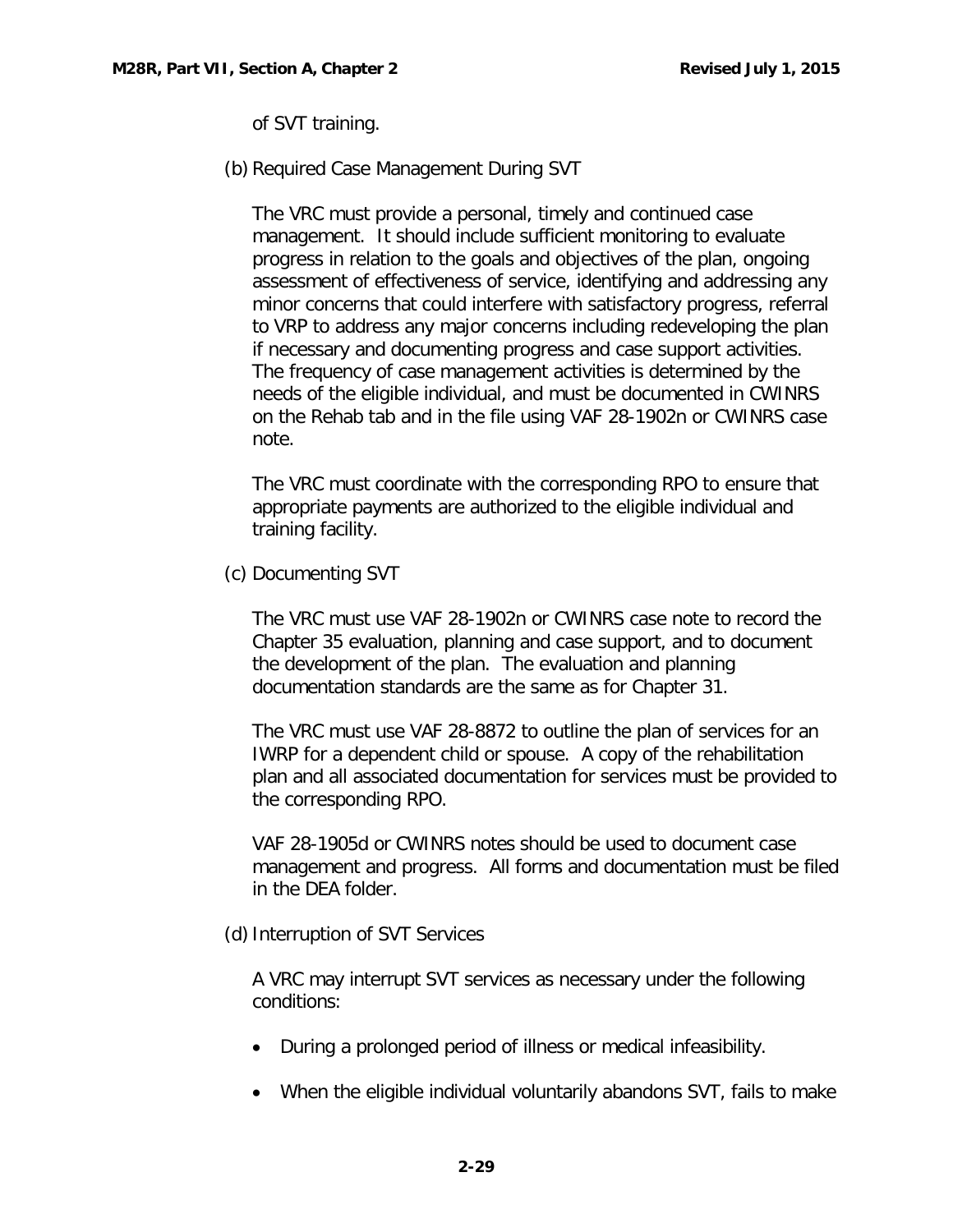satisfactory progress, fails to maintain satisfactory conduct in accordance with the facility's rule, or fails to make progress due to negligence, lack of application or misconduct.

(e) Reentrance into SVT Services After Interruption

When an eligible individual requests reentrance following an interruption of SVT services, the VRC must perform the following actions:

- Approve reentrance when SVT was interrupted for a short period of illness or other reasons that permit reentrance in the same course of SVT without corrective action.
- Provide further counseling when SVT was interrupted for failure to maintain satisfactory conduct or progress, or any other reason that requires corrective action, such as changes in training location, course, personal adjustment, etc.
- Consult with the VRP, if needed.
- Approve any necessary adjustments if the conditions that caused interruption can be overcome, or make a finding of infeasibility if all efforts to effect proper adjustment in the case have failed and there is substantial evidence that additional efforts will be unsuccessful.
- (f) Closure and Maintenance of SVT Cases
	- (1) Rehabilitation

The intent of Chapter 35 SVT is to enable individuals, to the maximum extent possible, to pursue a vocational goal. When an eligible individual successfully completes SVT, he/she will be able to pursue a vocational objective, and will be referred to placement services as appropriate. The VRC will document the determination of job readiness using VAF 28-1905d or CWINRS case note at the time of referral to placement services, and move the case to Job Ready (JR) status. Once the individual has been referred to the appropriate agency for placement services, the VRC will prepare the case for closure. Direct employment assistance and postemployment follow up are beyond the scope of VR&E services authorized under Chapter 35. The VRC may move the case to Rehabilitated status if all objectives of the SVT plan have been met, and the individual has been referred for appropriate placement